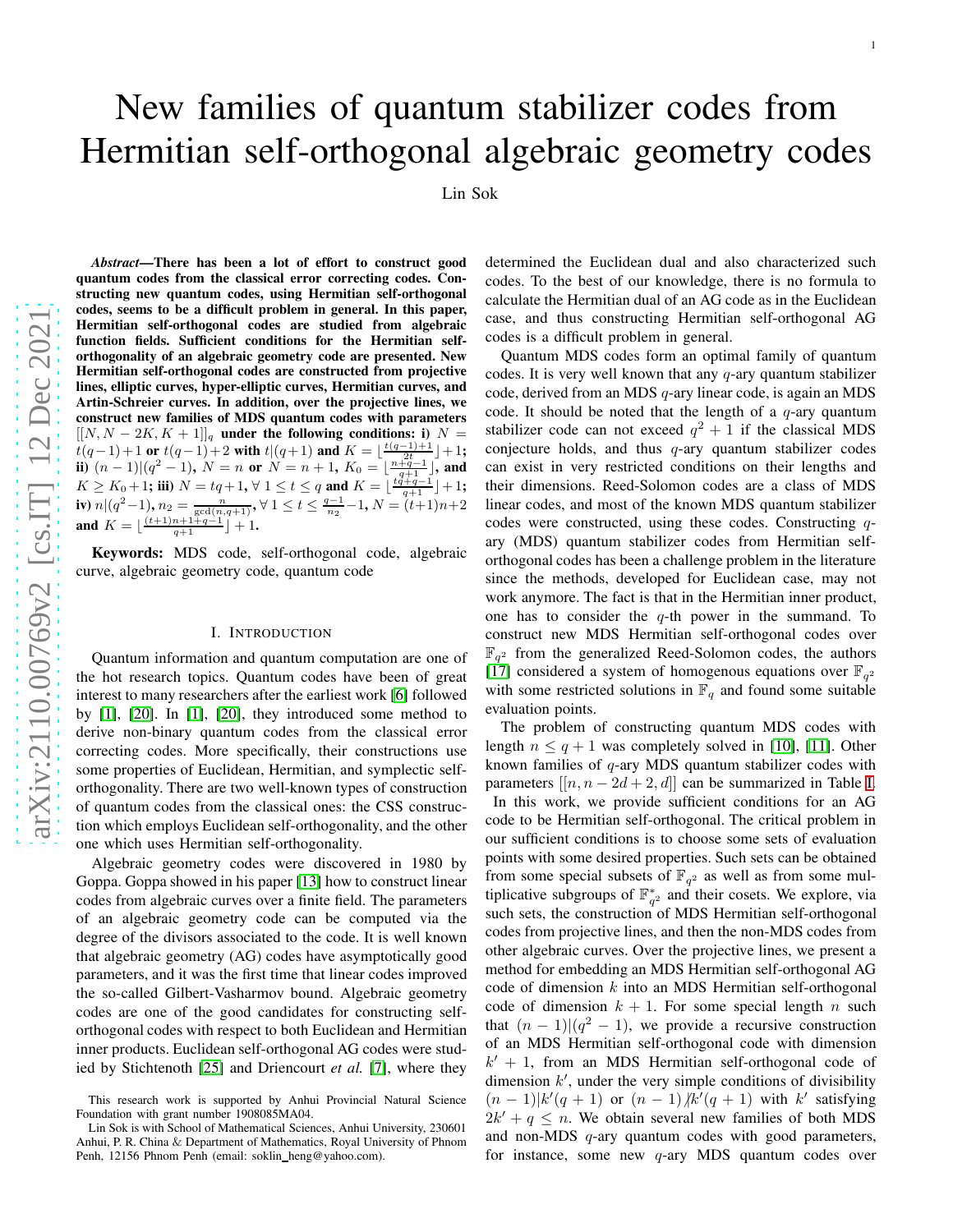- <span id="page-1-0"></span>1)  $n = q^2 + 1$  and  $d = q + 1$  (see [21])
- 2)  $n = q^2 + 1$  and  $d \leq q + 1$  for even q and odd d (see [\[14\]](#page-12-5))
- 3)  $n = q^2 + 1$  and  $d \le q + 1$  for  $q \equiv 1 \mod 4$  and even d (see [\[19\]](#page-12-6))
- 4)  $n = q^2$  and  $d \le q$  (see [11] and [21], [\[18\]](#page-12-7))
- 5)  $n = (q^2 + 1)/2$  and  $q/2 + 1 < d \le q$  for odd q (see [\[19\]](#page-12-6))
- 6)  $n = q^2 s$  and  $q/2 + 1 < d \le q s$  for  $0 \le s < q/2 1$ ,  $n = (q^2 + 1)/2 - s$  and  $q/2 + 1 < d \le q - s$  for  $0 \le s < q/2 - 1$ (by  $2$ ),  $3$ ) and the puncturing rule  $[12]$ , see also  $[9]$ );
- 7)  $n = q^2 + 1$  and  $d \leq q 1$  or  $d = q + 1$ ,  $n = r(q-1) + 1$  and  $d \leq (q + r + 1)/2$  for  $q \equiv r - 1 \mod 2r$ ,  $n = (q^2 + 2)/3$  for  $3|(q + 1), d \leq (2q + 2)/3$  (see [\[17\]](#page-12-3))
- 8)  $n = tq, 1 \le t \le q$  and  $2 \le d \le \lfloor \frac{tq+q-1}{q+1} \rfloor + 1$ ,<br>  $n = t(q+1) + 2, 1 \le t \le q-1$  and  $2 \le d \le t+2$ ,  $(p, t, d) \ne$  $(2, q-1, q)$  (See [\[8\]](#page-12-10))

 $\mathbb{F}_q$ ,  $q = 13, 17, 19, 23, 25, 27$ , with parameters  $[[25, 11, 8]]_{13}$ ,  $[[33, 15, 10]]_{17}$ ,  $[[38, 18, 11]]_{19}$ ,  $[[46, 22, 13]]_{23}$ ,  $[[49, 23, 14]]_{25}$ ,  $[[54, 26, 15]]_{27}$  as well as some new codes with parameters  $[[24, 18, 3]]_4$ ,  $[[80, 64, 8]]_8$ ,  $[[95, 89, 3]]_5$ ,  $[[95, 87, 3]]_5$  $[[95, 83, 4]]_5$ ,  $[[91, 81, 4]]_7$ ,  $[[176, 168, 3]]_8$ ,  $[[369, 361, 3]]_9$ , where all of these parameters improve those in the database [\[5\]](#page-11-0). Among the families of MDS quantum codes obtained, one family contains  $q$ -ary quantum codes with large minimum distances  $d = \lfloor \frac{n}{2t} \rfloor + 2$  with  $t|(q+1)$ , where  $n = t(q-1)+1$ or  $n = t(q - 1) + 2$  is the code length. Our quantum codes, constructed from elliptic curves, improve the code lengths from  $q + \lfloor \sqrt{2q} \rfloor - 5$  [\[17\]](#page-12-3) to  $q^2 + 2q$ . From hyper-elliptic curves, we obtain a family of codes with intermediate lengths which are new compared to [\[15\]](#page-12-11). Our codes from Artin-Schreier curves are relatively new since they have not been considered elsewhere in the literature.

We summarize the contribution of our work in Theorem [1.](#page-1-1)

<span id="page-1-1"></span>Theorem 1. *The exsitence of quantum codes is given as follows.*

- *1)* Let  $q = p^m$ ,  $N = t(q-1)+1$  with  $t|(q+1)$ , and  $k = \lfloor \frac{N}{2t} \rfloor$ . *Then*
	- *a) there exists an MDS quantum code with parameters*  $[[N+1, N-2k-1, k+2]]_q$  *if*  $(N-1)$ | $k(q+1)$ *;*
	- *b) there exists an MDS quantum code with parameters*  $[[N, N - 2k - 1, k + 2]]_q$  *if*  $(N - 1)$  /k(q + 1)*.*
- 2) Let  $q = p^m$  and  $1 \leq k \leq \lfloor \frac{N+q-1}{q+1} \rfloor$ . Assume that one of *the following condition holds:*

*i)* 
$$
(N-1)|(q^2-1)
$$
,  
\n*ii)*  $N = (t + 1)n + 1$ ,  $n|(q^2 - 1)$ ,  $n_2 = \frac{n}{\gcd(n, q+1)}$ ,  
\n $1 \le t \le \frac{q-1}{n_2} - 1$ ,  
\n*iii)*  $N = tq$ ,  $1 \le t \le q$ .  
\n*Then*

- *a) there exists an MDS quantum code with parameters*  $[[N, N-2k, k+1]]_q;$
- *b) there exists an MDS quantum code with parameters*  $[[N+1, N-2k-1, k+2]]_q$  if  $k(q+1) = N-1$ ;
- *c) there exists an MDS quantum code with parameters*  $\lbrack\lbrack N, N-2k, k+2\rbrack\rbrack_q\text{ if }N-1+q\neq k(q+1)\neq N-1.$ *Moreover, for*  $k_0 = \lfloor \frac{n+q-1}{q+1} \rfloor$  and  $(n-1)|(q^2-1)$ *, there*  $\alpha$  *exists an MDS quantum code with parameters*  $[[n', n' (2k, k+1]$ ]<sub>q</sub>, where  $n' = n$  or  $n' = n+1$  and  $k \ge k_0+2$ , if  $(n-1)$  |k<sub>0</sub>(q+1),  $(n-1)$  |(k<sub>0</sub>+1)(q+1) and  $2k_0+q \leq n$ .
- *3)* Let  $q = 2^s$  and  $2 \leq k \leq \lfloor \frac{2n+1+q}{q+1} \rfloor$ . Then there exists a *quantum code with parameters*  $[2n, 2n - 2k + 2, k - 1]_q$ *if* Assumption 1 *holds.*
- *4)* Let  $q = 2^m, m \ge 2$  and  $1 + q/2 \le k \le \lfloor \frac{2N+2q-1}{q+1} \rfloor$ . Then *a*) for  $N = q^2$ , there exists a quantum code with param*eters*  $[[2N, 2N - 2k + q, \geq k - q + 1]]q$ ;
- *b)* for  $(N-1)\left|\frac{q^2-1}{r^2}\right|$ , there exists a quantum code with *parameters*  $[[2N, 2N - 2k + q, \geq k - q + 1]]_q$ .
- *5)* Let  $q = p^m \ge 4$  and  $1 + q(q-1)/2 \le k \le \lfloor \frac{Nq+q^2-1}{q+1} \rfloor$ . *Then, there exists a quantum code with parameters*  $[[Nq, Nq - 2k + q(q - 1), \geq k + 1 - q(q - 1)]]_q$  *if one of the following conditions holds:*
	- *i*)  $(N-1)|(q^2-1)$ , *ii*)  $N = (t + 1)n + 1$ ,  $n|(q^2 - 1)$ ,  $n_2 = \frac{n}{gcd(n,q+1)}$ ,  $1 \leq t \leq \frac{q-1}{n_2}$  $\frac{l-1}{n_2}-1,$ *iii*)  $N = tq, 1 \le t \le q.$
- *6)* Let  $q = p^m \geq 4$  and  $1 + \frac{(q-1)^2}{4} \leq k \leq \lfloor \frac{s + (q-1)^2/2 + q 1}{q+1} \rfloor$ . *Then, there exists a quantum code with parameters* [[s, s−  $2k + \frac{(q-1)^2}{2}$  $\frac{(-1)^2}{2}$ ,  $\geq k+1-\frac{(q-1)^2}{2}$  $\frac{-1}{2}$ ]<sub>q</sub>.
- *7)* Let  $q = p^m \geq 4$  and t be a positive integer such that  $gcd(t, (q + 1)) | \frac{q+1}{2}$ *. Put*  $s = gcd(t(q - 1), (q + 1)(q - 1))$ 1)) *and*  $1 + (t - 1)(q - 1)/2 \le k \le \lfloor \frac{(s+1)q + t(q-1)}{q+1} \rfloor$ . *Then, there exists a quantum code with parameters*  $\frac{f}{s}$  $1)q,(s+1)q-2k+(t-1)(q-1), \geq k+1-(t-1)(q-1)$ *if one of the following condition holds*
	- *i)* q *being odd and* t *being any positive integer; ii)* q *being even and* t *being an odd positive integer.*

The paper is organized as follows: Section [II](#page-1-2) gives preliminaries and background on algebraic geometry codes. Section [III](#page-3-0) provides sufficient conditions for a special AG code to be Hermitian self-orthogonal and gives construction methods for such codes. Hermitian self-orthogonal codes are constructed from projective lines, elliptic curves, hyper-elliptic curves, Hermitian curves, and Artin-Schreier curves. We give an application to construct quantum stabilizer codes in Section [IV.](#page-9-0)

#### II. PRELIMINARIES

<span id="page-1-2"></span>The finite field with q elements is denoted by  $\mathbb{F}_q$ . We write parameters  $[n, k, d]_q$  for a linear code over  $\mathbb{F}_q$  of length n, dimension k, and minimum distance d. For an  $[n, k, d]_q$  linear code, the Singleton bound gives the constraint among the code parameters as follows:

$$
d \leq n - k + 1.
$$

A code meeting the above bound is called *Maximum Distance Separable* (MDS). A code is called *almost* MDS if its minimum distance is one unit less than the MDS case. A code is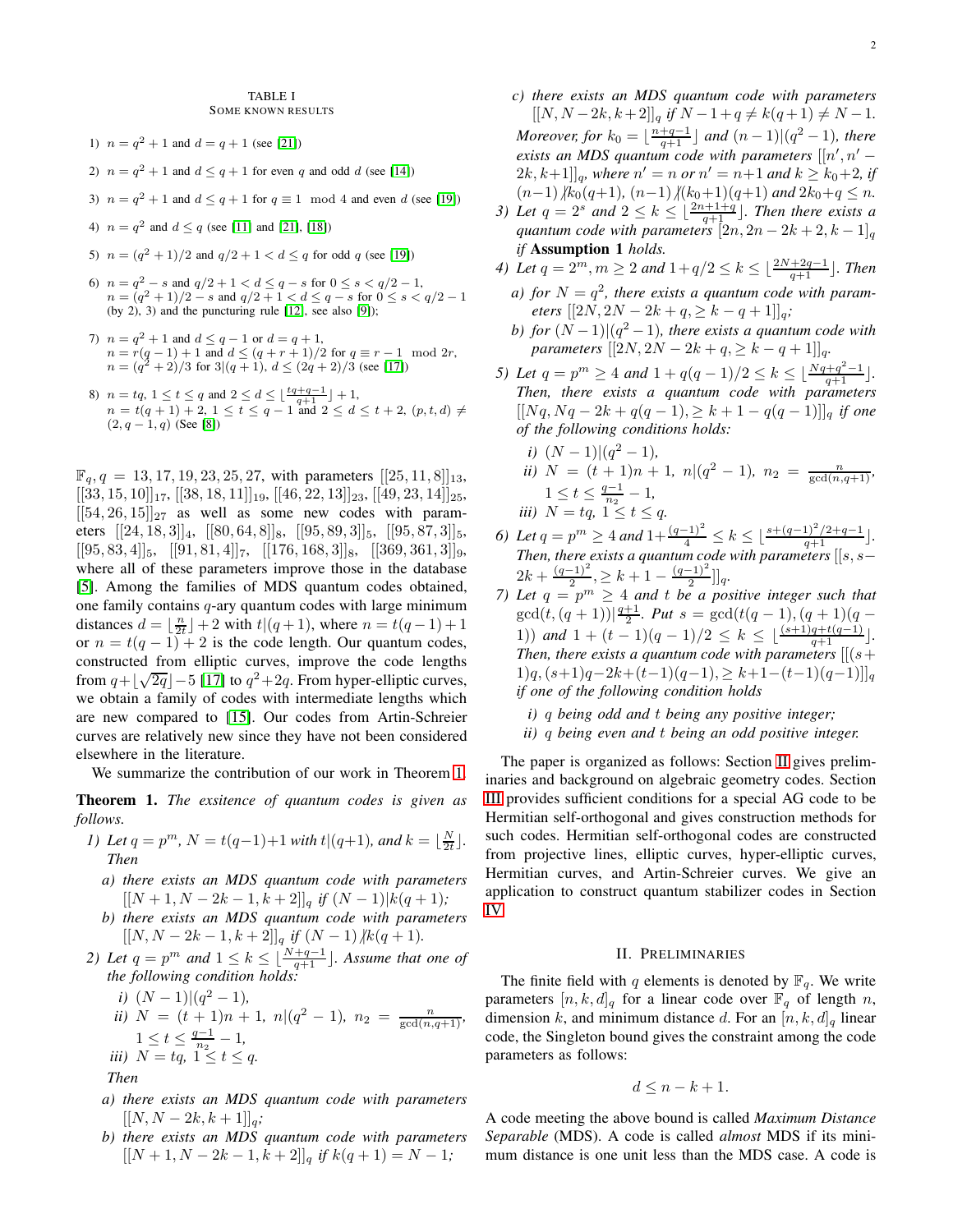called *optimal* if it has the highest possible minimum distance for its length and dimension.

The *Euclidean* (resp. *Hermitian*) inner product of  $x =$  $(x_1, \ldots, x_n)$  and  $\mathbf{y} = (y_1, \ldots, y_n)$  in  $\mathbb{F}_q^n$  (resp. in  $\mathbb{F}_{q^2}^n$ ) is defined by

$$
<\mathbf{x}, \mathbf{y} >_E = \sum_{i=1}^n x_i y_i \text{ (resp. } <\mathbf{x}, \mathbf{y} >_H = \sum_{i=1}^n x_i y_i^q).
$$

The Euclidean (resp. Hermitian) *dual* of C, denoted by  $C^{\perp}$ (resp.  $C^{\perp_H}$ ), is the set of vectors orthogonal to every codeword of C under the Euclidean (resp. Hermitian) inner product. A linear code  $C$  is called Euclidean (resp. Hermitian) selforthogonal if  $C \subseteq C^{\perp}$  (resp.  $C \subseteq C^{\perp_H}$ ). For  $\mathbf{x} =$  $(x_1, \ldots, x_n) \in \mathbb{F}_q^n$ , we write  $\mathbf{x}^q := (x_1^q, \ldots, x_n^q)$ , and denote  $C^q := \{ \mathbf{c}^q | \mathbf{c} \in C \}.$  Then it is easy to see that

<span id="page-2-0"></span>
$$
C^{\perp_H} = (C^q)^{\perp} = (C^{\perp})^q. \tag{1}
$$

For a linear code  $C \subseteq \mathbb{F}_q^n$  and  $\mathbf{a} = (a_1, \dots, a_n) \in (\mathbb{F}_q^*)^n$ , we define

<span id="page-2-1"></span>
$$
\mathbf{a} \cdot C := \{ \mathbf{a} \cdot \mathbf{c} | \mathbf{c} \in C \},\tag{2}
$$

where  $\mathbf{a} \cdot \mathbf{c} = (a_1c_1, \dots, a_nc_n)$ . It can be easily checked that  $\mathbf{a} \cdot C$  is a linear code if and only if C is a linear code. Moreover, the codes  $C$  and  $\mathbf{a} \cdot C$  have the same dimension, minimum Hamming distance, and weight distribution.

We refer to Stichtenoth [\[26\]](#page-12-12) for undefined terms related to algebraic function fields.

Let X be a smooth projective curve of genus g over  $\mathbb{F}_q$ . The field of rational functions of X is denoted by  $\mathbb{F}_q(\mathcal{X})$ . Function fields of algebraic curves over a finite field can be characterized as finite separable extensions of  $\mathbb{F}_q(x)$ . We identify points on the curve  $\mathcal X$  with places of the function field  $\mathbb{F}_q(\mathcal{X})$ . A point on X is called rational if all of its coordinates belong to  $\mathbb{F}_q$ . Rational points can be identified with places of degree one. We denote the set of  $\mathbb{F}_q$ -rational points of X by  $\mathcal{X}(\mathbb{F}_q)$ .

A divisor G on the curve X is a formal sum  $\sum_{P \in \mathcal{X}} n_P P$ with only finitely many non-zeros  $n_P \in \mathbb{Z}$ . The support of G is defined as  $supp(G) := {P|n_P \neq 0}$ . The degree of G G is defined as  $supp(G) := \{P|n_P \neq 0\}$ . The degree of G is defined by  $deg(G) := \sum$  $\sum_{P \in \mathcal{X}} n_P \deg(P)$ . For two divisors  $G = \sum$  $\sum_{P \in \mathcal{X}} n_P P$  and  $H = \sum_{P \in \mathcal{Z}}$  $\sum_{P \in \mathcal{X}} m_P P$ , we say that  $G \leq H$  if  $n_P \leq m_P$  for all places  $P \in \mathcal{X}$ .

For a nonzero rational function f on the curve  $\mathcal{X}$ , we define the *principal* divisor of f as

$$
(f) := \sum_{P \in \mathcal{X}} v_P(f) P,
$$

where  $v_P$  denotes the discrete valuation map [\[26,](#page-12-12) Definition 1.1.9].

If  $Z(f)$  (resp.  $N(f)$ ) denotes the set of zeros (resp. poles) of f, we define the zero divisor and pole divisor of  $f$ , respectively by

$$
(f)_0 := \sum_{P \in Z(f)} v_P(f)P,
$$
  

$$
(f)_{\infty} := \sum_{P \in N(f)} -v_P(f)P.
$$

Then,  $(f) = (f)_{0} - (f)_{\infty}$ , and it is well known that the principal divisor  $(f)$  has degree 0.

For a divisor G on the curve  $X$ , we define

$$
\mathcal{L}(G) := \{ f \in \mathbb{F}_q(\mathcal{X}) \setminus \{0\} | (f) + G \ge 0 \} \cup \{0\},\
$$

and

$$
\Omega(G) := \{ \omega \in \Omega \setminus \{0\} | (\omega) - G \ge 0 \} \cup \{0\},
$$

where  $\Omega := \{ f dx | f \in \mathbb{F}_q(\mathcal{X}) \}$ , the set of differential forms on X. It is well known that, for a differential form  $\omega$  on X, there exists a unique a rational function f on X such that

$$
\omega = f dt,
$$

where  $t$  is a local uniformizing parameter. In this case, we define the divisor associated to  $\omega$  by

$$
(\omega) = \sum_{P \in \mathcal{X}} v_P(\omega) P,
$$

where  $v_P(\omega) := v_P(f)$ .

For *n* pairwise distinct rational points  $P_1, \ldots, P_n$  on X and for two disjoint divisors  $D = P_1 + \cdots + P_n$  and G, the algebraic geometry code  $C_{\mathcal{L}}(D, G)$  and the differential algebraic geometry code  $C_{\Omega}(D, G)$  are defined as the images of the linear maps

$$
ev_{\mathcal{L}}: \mathcal{L}(G) \longrightarrow \mathbb{F}_q^n, f \mapsto (f(P_1), \dots, f(P_n)),
$$
  

$$
ev_{\Omega}: \Omega(G-D) \longrightarrow \mathbb{F}_q^n, \omega \mapsto (\text{Res}_{P_1}(\omega), \dots, \text{Res}_{P_n}(\omega)),
$$

respectively, where  $\text{Res}_P(\omega)$  denotes the residue of  $\omega$  at point P.

The parameters of an algebraic geometry code  $C_{\mathcal{L}}(D, G)$ are given as follows.

**Theorem 2.** [\[26,](#page-12-12) Corollary 2.2.3] *Assume that*  $2g - 2 <$  $deg(G)$  < *n.* Then, the code  $C_{\mathcal{L}}(D, G)$  has dimension and *minimum distance satisfying*

$$
k = \deg(G) - g + 1 \text{ and } d \ge n - \deg(G). \tag{3}
$$

For  $\mathbf{a} = (\alpha_1, \dots, \alpha_n), \mathbf{v} = (v_1, \dots, v_n) \in \mathbb{F}_q^n$  such that  $\alpha_1, \ldots, \alpha_n$  are all distinct, and  $v_1, \ldots, v_n$  are all nonzeros, it is well known that the generalized Reed-Solomon code, defined by

$$
GRS_k(\mathbf{a}, \mathbf{v}) := \{ (v_1 f(\alpha_1), \dots, v_n f(\alpha_n)) | \quad f(x) \in \mathbb{F}_q(x),
$$
  
deg  $f \leq k - 1 \},$ 

is an MDS code. Furthermore, it is shown in [\[26,](#page-12-12) Proposition 2.3.3], that any algebraic geometry code  $C_{\mathcal{L}}(D, G)$  with  $deg(G) = k - 1$  is equal to the generalized Reed-Solomon code  $GRS_k(\mathbf{a}, \mathbf{v})$  defined above. Moreover, their parameters are related as follows. For all  $1 \le i \le n$ ,

$$
\begin{cases}\n\alpha_i = x(P_i), \\
v_i = u(P_i) \text{ for some } u(x) \in \mathbb{F}_q(x) \text{ satisfying} \\
(u) = (k-1)P_{\infty} - G.\n\end{cases}
$$
\nFor  $0 \le j \le k - 1$ , the vectors\n
$$
(ux^j(P_1), \dots, ux^j(P_n)) = (v_1 \alpha_1^j, \dots, v_n \alpha_n^j)
$$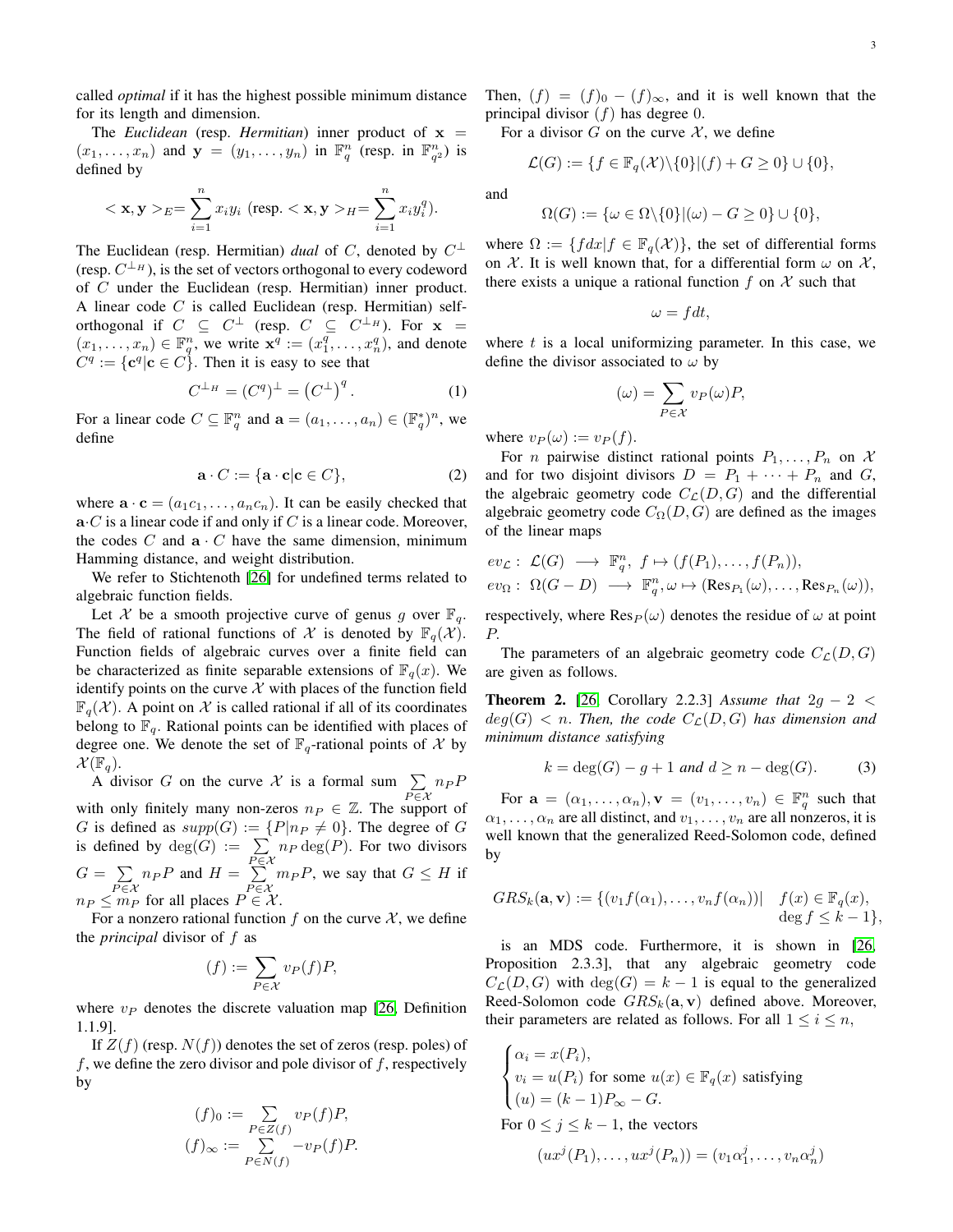constitute a basis of  $C_{\mathcal{L}}(D, G)$ , and thus a generator matrix of  $C_{\mathcal{L}}(D, G)$  can be expressed as

$$
\begin{pmatrix}\nv_1 & v_2 & \dots & v_n \\
v_1 \alpha_1 & v_2 \alpha_2 & \dots & v_n \alpha_n \\
\vdots & \vdots & \dots & \vdots \\
v_1 \alpha_1^{k-2} & v_2 \alpha_2^{k-2} & \dots & v_n \alpha_n^{k-2} \\
v_1 \alpha_1^{k-1} & v_2 \alpha_2^{k-1} & \dots & v_n \alpha_n^{k-1}\n\end{pmatrix}.
$$

The dual of the algebraic geometry code  $C_{\mathcal{L}}(D, G)$  can be described [\[26,](#page-12-12) Theorem 2.2.8] as follows.

Lemma 1. *With the above notation, the Euclidean dual of*  $C_{\mathcal{L}}(D, G)$  *is*  $C_{\Omega}(D, G)$ *.* 

Moreover, the differential code  $C_{\Omega}(D, G)$  is determined in [\[26,](#page-12-12) Proposition 2.2.10] as follows.

<span id="page-3-1"></span>**Lemma 2.** With the above notation,  $C_{\Omega}(D, G) = e$  $C_{\mathcal{L}}(D, D - G + (\omega))$  for some differential function  $\omega$  $satisfying \t v_{P_i}(\omega) = -1 \t for \t 1 \leq i \leq n \t and \t e =$  $(Res_{P_i}(\omega), \ldots, Res_{P_n}(\omega)).$ 

The Euclidean self-orthogonality of an algebraic geometry code can be characterized as follows.

Lemma 3. [\[26,](#page-12-12) Corollary 2.2.11] *With the above notation, assume that there exists a differential form* ω *satisfying*

*1*)  $v_{P_i}(\omega) = -1, 1 \le i \le n$  and

2)  $Res_{P_i}(\omega) = a_i^2, 1 \leq i \leq n, for some  $a_i \in \mathbb{F}_q^*$ .$ 

*If*  $2G \leq D + (\omega)$ , *then there exists a divisor G' such that*  $C_{\mathcal{L}}(D, G)$  *is equivalent to*  $C_{\mathcal{L}}(D, G')$ *, and*  $C_{\mathcal{L}}(D, G')$  *is Euclidean self-orthogonal.*

# <span id="page-3-0"></span>III. CONSTRUCTION OF HERMITIAN SELF-ORTHOGONAL CODES

In the sequel, for two divisors  $D = P_1 + \cdots + P_n$  and G such that  $supp(D) \cap supp(G) = \emptyset$ , we denote

$$
\mathcal{L}_q(D, G) := \{ f \in \mathbb{F}_{q^2}(\mathcal{X}) \setminus \{0\} | \quad f(P_i) \in \mathbb{F}_q \text{ for } 1 \le i \le n, (f) + G \ge 0 \} \cup \{0\}.
$$
\n(4)

For  $\mathbf{v} = (v_1, \dots, v_n)$  with  $v_i \in \mathbb{F}_{q^2}^*$ , define the following algebraic geometry codes

$$
C_{\mathcal{L}_q}(D, G) := \{ (f(P_1), \dots, f(P_n) | f \in \mathcal{L}_q(D, G) \},
$$
 (5)

and

$$
C_{\mathcal{L}_q}(D, G; \mathbf{v}) := \{ (v_1f(P_1), \dots, v_nf(P_n)) | f \in \mathcal{L}_q(D, G) \}.
$$
\n
$$
(6)
$$

We now give sufficient conditions for an algebraic geometry  $C_{\mathcal{L}_q}(D, G; \mathbf{v})$  to be Hermitian self-orthogonal.

<span id="page-3-4"></span>Theorem 3. *Let* X *be a smooth projective curve with genus* g*. Let*  $D = P_1 + \cdots + P_n$  *and*  $G = (k-1)P_\infty$  *be two divisors,*  $\omega$ *be a Weil differential form such that*  $H = D - G + (\omega)$  *and*  $\mathbf{v} =$  $(v_1, \ldots, v_n)$  with  $v_i \in \mathbb{F}_{q^2}^*$ . Then the code  $C_{\mathcal{L}_q}(D, G; \mathbf{v})$  is *Hermitian self-orthogonal over* F<sup>q</sup> <sup>2</sup> *if the following conditions hold*

1) 
$$
v_{P_i}(\omega) = -1
$$
 for  $1 \le i \le n$ ,  
2)  $G \le H$ ,

*3)*  $Res_{P_i}(\omega) = v_i^{q+1}$  for  $1 \le i \le n$ , *4*)  $g + 1 \leq k \leq \left[ \frac{n + q + 2g - 1}{q + 1} \right]$ .

*Proof.* Let  $\mathbf{c} = (v_1 f(P_1), \dots, v_n f(P_n)) \in C_{\mathcal{L}_q}(D, G; \mathbf{v})$ with  $f \in \mathcal{L}_q(D, (k-1)P_\infty)$ . Then we have the following equivalences:

<span id="page-3-2"></span>
$$
\mathbf{c} = (v_1 f(P_1), \dots, v_n f(P_n)) \in C_{\mathcal{L}_q}(D, G; \mathbf{v})^{\perp_H} \n\iff (v_1^q f^q(P_1), \dots, v_n^q f^q(P_n)) \in C_{\mathcal{L}_q}(D, G; \mathbf{v})^{\perp} \n\iff (v_1^q f^q(P_1), \dots, v_n^q f^q(P_n)) \in \left(\frac{\text{Res}_{\mathbf{v}}(\omega)}{\mathbf{v}}\right) \cdot C_{\mathcal{L}_q}(D, H) \n\iff (v_1 f(P_1), \dots, v_n f(P_n)) \in \left(\frac{\text{Res}_{\mathbf{v}}(\omega)}{\mathbf{v}^{q+1}}\right) \cdot C_{\mathcal{L}_q}(D, H; \mathbf{v}),
$$
\n(7)

where  $\frac{\text{Res}_P(\omega)}{|\mathbf{v}^{q+1}|} = \left(\frac{\text{Res}_{P_1}(\omega)}{v^{q+1}}\right)$  $\frac{v_1^{q+1}}{v_1^{q+1}}, \ldots, \frac{\text{Res}_{P_n}(\omega)}{v_n^{q+1}}$  $\frac{\exp_n(\omega)}{v_n^{q+1}}$ ). The first equivalence holds due to  $(1)$ , the second one is due to Lemma [2,](#page-3-1) and the last one is by definition [\(2\)](#page-2-1) and from the fact that  $f \in \mathcal{L}_{q}(D, G)$ . Then f has all poles of degree at most  $k - 1$ , and it thus has at most  $k-1$  zeros, which means that the degree of f is upper bounded by  $k-1$ . From the second equivalence, we have that  $f^q$  has degree at most  $n + 2g - k - 1$ , and thus it is sufficient to take  $(k-1)q \leq n+2g-k-1$ , that is,  $k \leq \lfloor \frac{n+q+2g-1}{q+1} \rfloor$ . By combining the above equivalences [\(7\)](#page-3-2) with points 1) and 2), we get the result as claimed.

The following lemma is useful for embedding a Hermitian self-orthogonal code constructed from projective lines.

<span id="page-3-5"></span>**Lemma 4.** Assume that  $G = (k-1)P_{\infty}, 1 \leq k(q+1) \leq$  $n + q - 1$  and  $Res_{P_i}(\omega) = v_i^{q+1}$  for some  $\beta \in \mathbb{F}_{q^2}^*$  for  $1 \leq i \leq n$ . Then an MDS Hermitian self-orthogonal code  $C_{\mathcal{L}}(D, G; \mathbf{v})$  with parameters  $[n, k]_{q^2}$  can be embedded into an MDS Hermitian self-orthogonal  $[n', k+1]_{q^2}$  code, where n ′ *is determined by:*

$$
n' = \begin{cases} n+1 \text{ if } k(q+1) = n-1, \\ n \text{ if } n-1+q \neq k(q+1) \neq n-1. \end{cases}
$$

*Proof.* Let  $C_{\mathcal{L}}(D, G; \mathbf{v})$  be an MDS Hermitian  $q^2$ -ary selforthogonal  $[n, k]_{q^2}$  code with its generator matrix

$$
G = \begin{pmatrix} v_1 & v_2 & \dots & v_n \\ v_1 \alpha_1 & v_2 \alpha_2 & \dots & v_n \alpha_n \\ \vdots & \vdots & \dots & \vdots \\ v_1 \alpha_1^{k-1} & v_2 \alpha_2^{k-1} & \dots & v_n \alpha_n^{k-1} \end{pmatrix}.
$$

Consider the code  $\overline{C}_{\mathcal{L}}(D, G; \mathbf{v})$  with generator matrix

$$
\bar{\mathcal{G}} = \left( \begin{array}{cccc} v_1 & v_2 & \dots & v_n & 0 \\ v_1 \alpha_1 & v_2 \alpha_2 & \dots & v_n \alpha_n & 0 \\ \vdots & \vdots & \dots & \vdots & 0 \\ v_1 \alpha_1^{k-1} & v_2 \alpha_2^{k-1} & \dots & v_n \alpha_n^{k-1} & 0 \\ v_1 \alpha_1^k & v_2 \alpha_2^k & \dots & v_n \alpha_n^k & \alpha \end{array} \right) = \left( \begin{array}{c} \bar{g}_1 \\ \bar{g}_2 \\ \vdots \\ \bar{g}_k \\ \bar{g}_{k+1} \\ \bar{g}_{k+1} \\ \end{array} \right)
$$

for some  $\alpha \in \mathbb{F}_{q^2}$  such that  $\alpha^{q+1} = -1$ .

Since  $C_{\mathcal{L}}(D, G; \mathbf{v})$  is Hermitian self-orthogonal,  $\mathbf{v}^{q+1} =$  $(v_1^{q+1}, \ldots, v_n^{q+1})$  is a solution to the following system of equations:

<span id="page-3-3"></span>
$$
M_{(q+1)(k-1)}\mathbf{x}^{q+1^{\top}} = (0,\ldots,0)^{\top}, \tag{9}
$$

,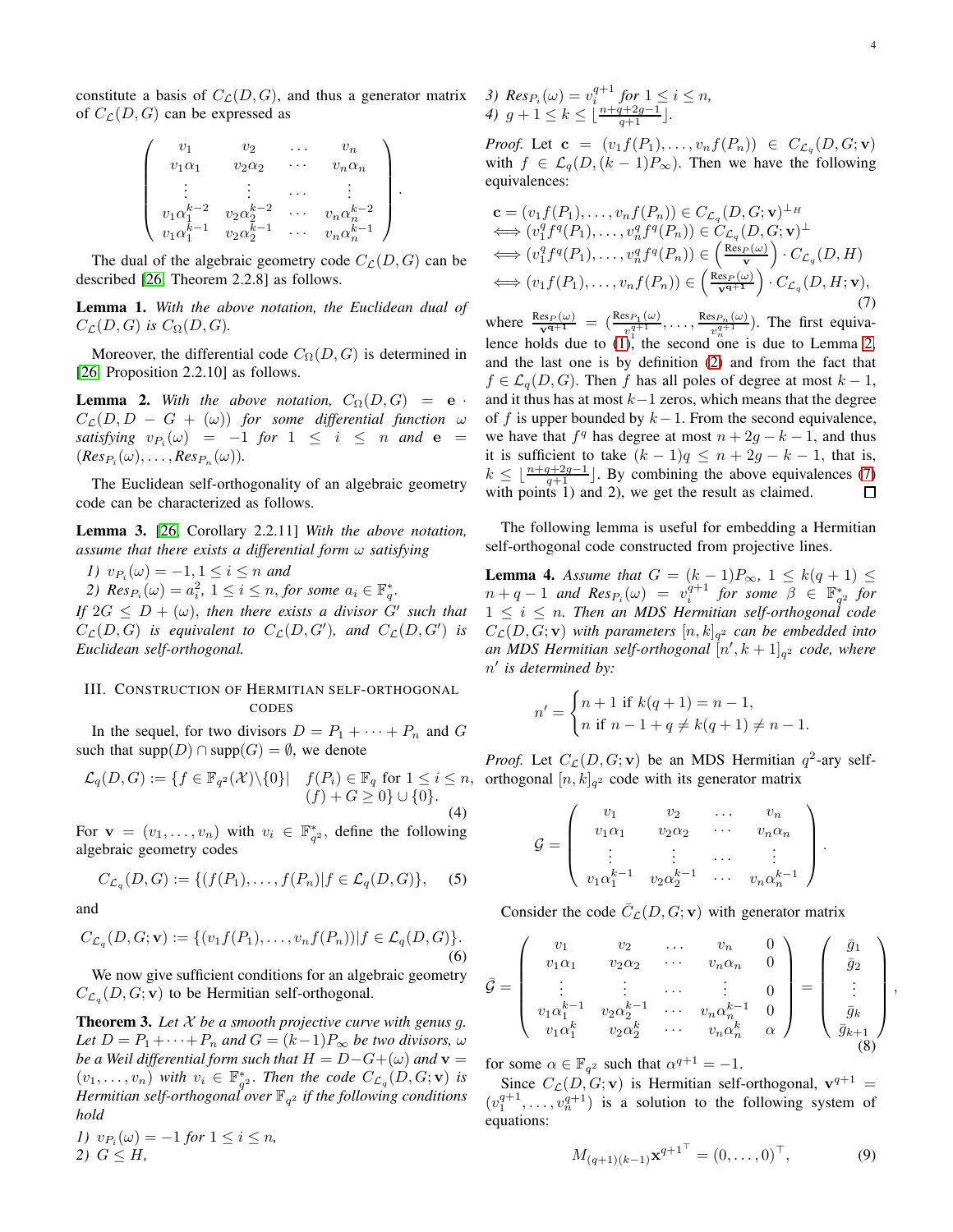where 
$$
M_i := \begin{pmatrix} 1 & 1 & \cdots & 1 \\ \alpha_1 & \alpha_2 & \cdots & \alpha_n \\ \vdots & \vdots & \cdots & \vdots \\ \alpha_1^i & \alpha_2^i & \cdots & \alpha_n^i \end{pmatrix}
$$
.

Now consider the extended system of [\(9\)](#page-3-3) with  $(q + 1)$ additional equations as follows:

<span id="page-4-0"></span>
$$
M_{(q+1)k} \mathbf{x}^{q+1^{\top}} = (0, \dots, 0, \underbrace{0, \dots, 0}_{q}, 1)^{\top}.
$$
 (10)

It follows that there exists a Hermitian self-orthogonal code with parameters  $[n+1, k+1]_{q^2}$  if the system of equations, defined by [\(10\)](#page-4-0), has a solution. Note that the largest positive integer k', with  $k'(q + 1) \leq n + q - 1$  such that  $M_n$  is the Vandermonde matrix, satisfies  $n = k'(q + 1) + 1$ .

If  $k(q + 1) \neq n - 1$ , then the matrix  $M_{(q+1)k}$  is not a square matrix, and thus the system [\(10\)](#page-4-0) can only have a trivial solution for  $\alpha = 0$ . In this case, we obtain an MDS Hermitian self-orthogonal code with parameters  $[n, k+1, n-k]_{q^2}$ .

If  $k(q+1) = n-1$ , then the matrix  $M_{(q+1)k}$  is invertible. With  $v_i^{q+1} = \frac{1}{\prod\limits_{j=1, j\neq i}^n (\alpha_i - \alpha_j)}$  for  $1 \leq i \leq n$ , we have that

 $v^{q+1}$  is also the (unique) solution to [\(10\)](#page-4-0) (by Cramer's rule). It implies that  $\langle \bar{g}_i, \bar{g}_{k+1} \rangle_{H} = 0$  for  $1 \leq i \leq k+1$ . The subcode  $\overline{C}_{\mathcal{L}}(D, G; \mathbf{v})^{(k)}$  of  $\overline{C}_{\mathcal{L}}(D, G; \mathbf{v})$ , generated by the first k rows  $\bar{g}_1, \ldots, \bar{g}_k$ , is a Hermitian self-orthogonal code with parameters  $[n+1, k]_{q^2}$ . It can be easily checked that  $\bar{g}_{k+1}$  is not in the subspace spanned by  $\bar{g}_1, \ldots, \bar{g}_k$ . Hence, the extended code  $\overline{C}_{\mathcal{L}}(D, G; \mathbf{v})$  is an MDS Hermitian selforthogonal code with parameters  $[n+1, k+1]_{q^2}$ . 囗

#### <span id="page-4-4"></span>*A. Hermitian self-orthogonal codes from projective lines*

In this subsection, we consider Hermitian self-orthogonal codes over  $\mathbb{F}_{q^2}$  from the projective lines  $\mathbb{P}^1 = \{(\alpha : 1) | \alpha \in \mathbb{R}^2\}$  $\mathbb{F}_{q^2}$   $\cup$  {(1 : 0)}. There are  $q^2 + 1$  distinct points in  $\mathbb{P}^1$ , and they give rise to  $q^2 + 1$  distinct places of  $\mathbb{F}_{q^2}(\mathbb{P}^1)$ .

We now construct families of MDS Hermitian selforthogonal codes  $C_{\mathcal{L}}(D, G)$  by fixing the divisor G. Our constructions are done by choosing, as sets of evaluation points, some special subsets of  $\mathbb{F}_{q^2}$ , some multiplicative subgroups of  $\mathbb{F}_{q^2}^*$  and their cosets. The first construction deals with a multiplicative subgroup of  $\mathbb{F}_{q^2}^*$  of order  $n-1$ , and it is given as follows.

<span id="page-4-3"></span>**Construction 1.** Let  $q = p^m$ ,  $(n-1)|(q^2 - 1)$  and  $1 \le k \le$  $\lfloor \frac{n+q-1}{q+1} \rfloor$ . Take  $U = \{ \alpha \in \mathbb{F}_{q^2} | \alpha^n = \alpha \} = \{ \alpha_1, \dots, \alpha_n \}$  with  $\alpha_n = 0$  and  $h(x) = x^n - x$ . Set  $D = (h)_0$ ,  $G = (k-1)P_{\infty}$ ,  $\omega = \frac{dx}{h(x)}$  and  $H = (n - k - 1)P_{\infty}$ . The polynomial  $h(x)$ has *n* simple roots and  $v_{P_i}(\omega) = -1$  for any  $1 \le i \le n$ , which gives point 1) of Theorem [3.](#page-3-4) It should be noted that for the projective lines, we have  $g = 0$ , and thus the condition  $k \leq \lfloor \frac{n+q-1}{q+1} \rfloor$  implies point 4) of Theorem [3,](#page-3-4) and it also implies that  $G \leq H$ , which gives point 2) of Theorem [3.](#page-3-4) Moreover, for any  $1 \le i \le n$ , we have  $h'(\alpha_i) = -1$  or  $n-1$ which are elements in  $\mathbb{F}_q^*$ , and thus  $h'(\alpha_i) = \beta_i^{q+1}$  for some  $\beta_i \in \mathbb{F}_{q^2}$ , that is,  $\text{Res}_{P_i}(\omega) = 1/(\beta_i)^{q+1}$ , which proves point 3) of Theorem [3.](#page-3-4) Combining the previous four arguments, it follows that the code  $C_{\mathcal{L}_q}(D, G; \mathbf{v})$ , where  $\mathbf{v} = (v_1, \dots, v_n)$ 

and  $v_i = 1/\beta_i$  is Hermitian self-orthogonal over  $\mathbb{F}_{q^2}$ . Hence, there exists an MDS Hermitian self-orthogonal  $[n, k]_{q^2}$  code. By applying the embedding Lemma [4,](#page-3-5) it follows that

- E1. there exists an MDS Hermitian self-orthogonal  $[n+1, k+1]$ 1]<sub>q</sub><sup>2</sup> code if  $k(q + 1) = n - 1$ ;
- E2. there exists an MDS Hermitian self-orthogonal  $[n', k]$ 1<sup></sup><sub>q</sub><sup>2</sup> code if  $n + q - 1 \neq k(q+1) \neq n-1$ , where  $n' = n$ or  $n' = n + 1$ .

Under the special condition  $(n - 1)/(q^2 - 1)$ , there could exist an MDS Hermitian self-orthogonal code with parameters  $[n, s]_{q^2}$  with s strictly greater than  $k+1$ . Now, we assume that such a code exists, and it has the following generator matrix:

$$
G = \left( \begin{array}{cccc} v_1 & v_2 & \dots & v_n \\ v_1 \alpha_1 & v_2 \alpha_2 & \dots & v_n \alpha_n \\ \vdots & \vdots & \dots & \vdots \\ v_1 \alpha_1^{s-1} & v_2 \alpha_2^{s-1} & \dots & v_n \alpha_n^{s-1} \end{array} \right).
$$

We will explore what values can be taken by s. For  $1 \le i \le n$ , set  $w_i = v_i^{\frac{\alpha+1}{2}}$ . Let  $k' \leq \frac{n}{2}$ , and put  $G' = (k'-1)P_\infty$  as well as  $H' = D - G' + (\omega)$ . Since  $\text{Res}_{P_i}(\omega) = w_i^2$  for  $1 \le i \le n$  and  $G' \leq H'$ , the code  $C_{\mathcal{L}}(D, G'; \mathbf{w})$ , where  $\mathbf{w} = (w_1, \dots, w_n)$ , is Euclidean self-orthogonal with parameters  $[n, k']_{q^2}$ . Consider a generator matrix of  $C_{\mathcal{L}}(D, G'; \mathbf{w})$  with the following form:

$$
\mathcal{G}' = \left( \begin{array}{cccc} w_1 & w_2 & \dots & w_n \\ w_1 \alpha_1 & w_2 \alpha_2 & \dots & w_n \alpha_n \\ \vdots & \vdots & \dots & \vdots \\ w_1 \alpha_1^{k'-1} & w_2 \alpha_2^{k'-1} & \dots & w_n \alpha_n^{k'-1} \end{array} \right) = \left( \begin{array}{c} g'_1 \\ g'_2 \\ \vdots \\ g'_{k'} \end{array} \right).
$$
 (11)

It follows that for  $1 \leq i, j \leq k'$ ,

<span id="page-4-2"></span>
$$
\langle g_i', g_j' \rangle_E = \sum_{l=1}^n w_l^2 \alpha_l^{(i-1)+(j-1)} = 0,\tag{12}
$$

and

$$
\langle g_i', g_i' \rangle_E = \sum_{l=1}^n w_l^2 \alpha_l^{2(i-1)} = 0,\tag{13}
$$

Now, let us consider the following Hermitian inner product: for  $1 \leq i, j \leq k'$ ,

<span id="page-4-1"></span>
$$
\langle g_i, g_j \rangle_H = \sum_{l=1}^n v_l^{q+1} \alpha_l^{(i-1)+q(j-1)}.
$$
 (14)

By writing

$$
(q+1)(j-1) = A(n-1) + B(j), \tag{15}
$$

with A being a non-negative integer and  $0 \leq B(j) < n-1$ , we obtain that

$$
\langle g_j, g_j \rangle_H = \sum_{l=1}^n v_l^{q+1} \alpha_l^{B(j)}.
$$
 (16)

For  $(q + 1) \leq n - 1$ , we have that  $\langle g_{i+1}, g_{i+1} \rangle_H =$  $\sum_{n=1}^{\infty}$  $_{l=1}$  $v_l^{q+1} \alpha_l^{(q+1)}$  $\binom{q+1}{l}$  is equal to  $-v_n^{q+1}$  if  $(n-1)|(j-1)(q+1)$ and is equal to zero otherwise. We now summarize the possible embeddings as follows: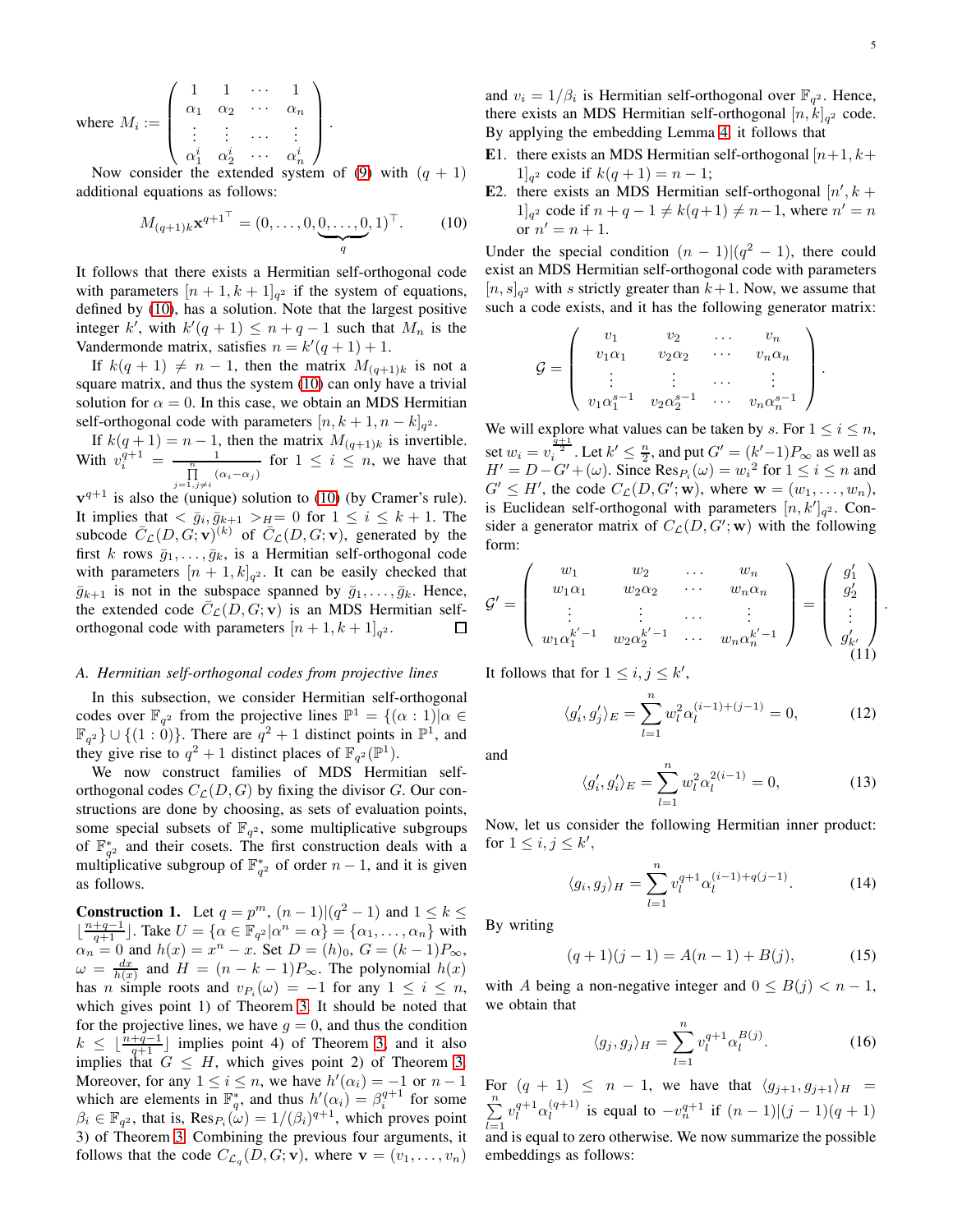1) General case  $(n-1)|(q^2-1)$ :

Assume that there exists an MDS Hermitian selforthogonal code with parameters  $[n, k'_0]_{q^2}$  satisfying  $2k'_0 +$  $q \leq n$ . First note that  $\langle g_{k'_0}, g_{k'_0} \rangle_H = \sum_{k=1}^{n}$  $_{l=1}$  $v_l^{q+1} \alpha_l^{B(k'_0)} = 0$ implies that  $B(k'_0) \leq 2k'_0 - 2$ . It follows that

$$
\langle g_{k'_0}, g_{k'_0+1} \rangle_H = \sum_{l=1}^n v_l^{q+1} \alpha_l^{k'_0 - 1 + qk'_0}
$$
  
= 
$$
\sum_{l=1}^n v_l^{q+1} \alpha_l^{(k'_0 - 1)(q+1) + q}
$$
  
= 
$$
\sum_{l=1}^n v_l^{q+1} \alpha_l^{B(k'_0) + q}
$$
  
= 0.

The last equality holds due to the fact that the exponent  $B(k'_0) + q \leq n - 2$ . Hence, for any  $1 \leq i \leq k'_0$ ,  $\langle g_i, g_{k'_0+1} \rangle_H = 0$ , and we deduce the following embedding: a) if  $(n-1) \, | k'_0(q+1)$ , then there exists an MDS Hermitian

- self-orthogonal code with parameters  $[n+1, k'_0 + 1]$ ;
- b) if  $(n-1)$   $/k'_0(q+1)$ , then there exists, an MDS Hermitian self-orthogonal code with parameters  $[n, k'_0 + 1]$ .
- 2) Case  $n = 2(q-1) + 1$ :

For any  $1 \leq i \leq k'$ , it follows from [\(14\)](#page-4-1) that  $\langle g_i, g_{2j_0-1}\rangle_H = \sum_{i=1}^n$  $_{l=1}$  $v_l^{q+1} \alpha_l^{(i-1)+2j_0-2}$  since  $\alpha_l^n = \alpha_l$ for any  $1 \leq l \leq n$ , and thus from [\(12\)](#page-4-2), we obtain that  $\langle g_i, g_{2j_0-1}\rangle_H = 0$  if  $2j_0 - 1 \leq k'$ . Similarly, for any  $1 \leq i \leq k'$ , we obtain that  $\langle g_i, g_{2j_0} \rangle_H =$  $-\sum_{i=1}^{n} v_i^{q+1} \alpha_i^{(i-1)+(2j_0-1)} = 0$  if  $2j_0 \le k'$ . Hence, for any  $1 \leq i, j \leq \lfloor \frac{n}{4} \rfloor$ , we have that  $\langle g_i, g_j \rangle_H = 0$ . which means that there exists an MDS Hermitian self-orthogonal code, say C, with parameters  $[n = 2(q-1)+1, k'' = \lfloor \frac{n}{4} \rfloor]_{q^2}$ . It follows that the code  $C$  can be embedded into an MDS Hermitian self-orthogonal code with parameters  $[n', k'' + 1]_{q^2}$ , where

<span id="page-5-0"></span>
$$
n' = \begin{cases} n+1 \text{ if } (n-1)|k''(q+1), \\ n \text{ if } (n-1)|k''(q+1). \end{cases}
$$
(17)

3) Case  $n = t(q-1) + 1$ , with  $t|(q+1)$ :

If  $t|(q + 1)$ , we consider the Hermitian inner products  $\langle g_i, g_j \rangle_H = 0$ , with  $j = tj_0, tj_0 - 1, \dots$  By similar arguments as in point 2), we obtain that for any  $1 \le i, j \le \lfloor \frac{n}{2t} \rfloor$ ,  $\langle g_i, g_j \rangle_H = 0$ . Thus, there exists an MDS Hermitian selforthogonal code C with parameters  $[n, k'' = \lfloor \frac{n}{2t} \rfloor]_{q^2}$ . It follows that the code  $C$  can be embedded into an MDS Hermitian self-orthogonal code with parameters  $[n', k'' + 1]_{q^2}$ , where  $n'$  is determined by [\(17\)](#page-5-0).

**Example 1.** For  $q = 13$ ,  $n = 25$ , and  $k = \lfloor \frac{n+q-1}{q+1} \rfloor$ 2*, we obtain, from Construction [1,](#page-4-3) an MDS Hermitian selforthogonal code*  $C_2$  *with parameters*  $[25, 2, 24]_{13^2}$ *. It can be clearly seen that*  $(n-1) = 24 \neq k(q+1) = 28 \neq (n-1)+q = 27$ 37*, and thus by applying the embedding Lemma [4](#page-3-5) (from E2.), we obtain an MDS Hermitian self-orthogonal code* C<sup>3</sup> *with parameters*  $[25, 3, 23]_{13^2}$ *. Since*  $n - 1 = 2(q - 1)$ *, from point 2) of the above discussion, there exists an MDS Hermitian self-orthogonal code*  $C_7$  *with parameters*  $[25, 7, 19]_{13^2}$ *. The* 

*code*  $C_7$  *has the generator matrix*  $(I_7|A_7|B_7)$ *, where*  $A_7$  *and* B7*, respectively, are given as follows:*

| $\theta^{31}$  | $\theta^{113}$ | $\theta^{127}$ | $\theta^{46}$  | $\theta^{116}$ | $\theta^{100}$ | $\theta^{44}$  | $\theta^{82}$ | $\theta^{40}$  |  |
|----------------|----------------|----------------|----------------|----------------|----------------|----------------|---------------|----------------|--|
| $\theta^{63}$  | $\theta^{74}$  | $\theta^{145}$ | $\theta^{101}$ | $\theta^{36}$  | $\theta^{58}$  | $heta^6$       | $\theta^{47}$ | $\theta^{142}$ |  |
| $\theta^{109}$ | $heta^{155}$   | 11             | $\theta^{74}$  | $\theta^{13}$  | $\rho^{30}$    | $heta^{12}$    | $\theta^{54}$ | $\theta^{15}$  |  |
| $\theta^{101}$ | $heta^{135}$   | $heta^{113}$   | $heta^{129}$   | $heta^{88}$    | $\theta^{109}$ | $heta^{86}$    | $heta^{162}$  | $\theta^{124}$ |  |
| $\theta^{148}$ | $\rho^{78}$    | $\theta^{44}$  | $heta^{95}$    | $\theta^{94}$  | $heta^{135}$   | $\theta^{116}$ | $\theta^{19}$ | $\theta^{15}$  |  |
| $\theta^{52}$  | $\rho^{76}$    | $heta^{106}$   | $heta^{145}$   | $\theta^{11}$  | $A^{92}$       | $\theta^{93}$  | 1             | $heta^{159}$   |  |
| $\theta^{11}$  | $h^{82}$       | $heta^{38}$    | $\theta^{141}$ | $\theta^{163}$ | $\theta^{111}$ | $\theta^{152}$ | $\rho^{79}$   | $\theta^{74}$  |  |
| $\theta^{61}$  | $heta^{145}$   | $\theta^{149}$ | $\theta^{79}$  | $\theta^{137}$ | $\theta^{109}$ | $\theta^{64}$  | $\theta^{92}$ | $\theta^{52}$  |  |
| $\theta^{137}$ | $\rho^{23}$    | $heta^{145}$   | $heta^{153}$   | $heta^{86}$    | $heta^{113}$   | $heta^{59}$    | $heta^{152}$  | $heta^{130}$   |  |
| $\theta^5$     | $heta^{63}$    | $\theta^{37}$  | $heta^{85}$    | $\theta^{53}$  | $heta^{68}$    | $\theta^{78}$  | $\theta^{97}$ | $\theta^{122}$ |  |
| $\theta^{148}$ | $heta^{33}$    | $\theta^{11}$  | $\theta^{79}$  | $\theta^{87}$  | $\theta^{137}$ | $heta^{135}$   | $heta^{50}$   | $\theta$       |  |
| $\theta^{40}$  | $\theta^{127}$ | $heta^{100}$   | $\theta^4$     | $\theta^{32}$  | $heta^{122}$   | $heta^{155}$   | $\rho^{58}$   | $\theta^{73}$  |  |
| $\theta^{50}$  | $heta^{138}$   | $heta^{145}$   | $heta^{44}$    | $\theta^{76}$  | $heta^{18}$    | $\theta^{91}$  | $heta^{29}$   | $\theta^{32}$  |  |
| $\theta^{128}$ | $\theta^{82}$  | $h^{\rm 90}$   | $heta^{23}$    | $\theta^{50}$  | $\theta^{164}$ | $h^{89}$       | $\theta^{67}$ | $\theta^{105}$ |  |

*respectively, where*  $\theta$  *is a primitive element of*  $\mathbb{F}_{13^2}$ *.* 

**Example 2.** *For*  $q = 11$ ,  $n - 1 = 15$   $(n \neq 2(q - 1) + 1)$ , *and* k = 2*, we obtain, from Construction [1,](#page-4-3) MDS Hermitian self-orthogonal codes with parameters*  $[16, 2]_{11^2}$  *and*  $[16, 3]_{11^2}$  *(from E2.), respectively. Now, we have*  $k' = 3$ *. Since*  $15/(3 \times 12)$ , from point 1) b), there exists an MDS Hermitian *self-orthogonal code with parameters*  $[16, 4]_{11^2}$  *(confirmed by Magma). According to point 1) b), one may try to check the case* k ′ = 4 *by Magma, but this is not in the range of our discussion above, where* k ′ *is required to be less than or equal to*  $\lfloor \frac{n}{4} \rfloor - 1 = 3$ *. For*  $k' = 4$ *, it follows that*  $(n-1)|(k'+1)(q+1)$ . However, it is confirmed, by Magma, *that the code with parameters* [16, 5] *is no longer a Hermitian self-orthogonal code. For*  $q = 11$  *and*  $n = 3(q-1)+1 = 31$ *, it follows from point 3) of Construction [1](#page-4-3) that there exist MDS Hermitian self-orthogonal codes with parameters*  $[31, 5]_{11^2}$ *. Now*  $k' = 5$  *and*  $k'(q + 1) = 60 \equiv 0 \pmod{n - 1}$ *, and thus there exists an MDS Hermitian self-orthogonal code with* parameters  $[32, 6]_{11}$ <sup>2</sup>. It should be noted that  $k' = 6$  is the *maximal dimension such that*  $M_{k'(q+1)}$  *associated to* [\(9\)](#page-3-3) *is a square matrix, and thus we can no longer embed the Hermitian self-orthogonal code with dimension* k ′ *into that of dimension*  $k' + 1$ .

To provide some constructions from cosets of the multiplicative subgroups of  $\mathbb{F}_{q^2}^*$ , we need the following lemma to fulfill the desired properties of those cosets.

<span id="page-5-1"></span>**Lemma 5.** Let  $q = p^m$  with p an odd prime,  $n = \frac{q-1}{p^r+1}$  and *for*  $\alpha_i, \alpha_j \in \mathbb{F}_q$  *with*  $\alpha_i \neq \alpha_j$ *, denote*  $\alpha_{ij} = \alpha_i^n - \alpha_j^n$ <sup>T</sup>. Let  $\omega$ *be a primitive element of*  $\mathbb{F}_q$ *. If*  $r|m$ *, then*  $\alpha_{ij} \in \mathbb{F}_p$ <sup>r</sup>.

*Proof.* Raising  $\alpha_{ij}$  to the power  $p^r$ , we get

$$
\alpha_{ij}^{p^r} = (\alpha_i^{np^r} - \alpha_j^{np^r}) = (\alpha_i^{q-1+n} - \alpha_j^{q-1+n}) = \alpha_i^n - \alpha_j^n = \alpha_{ij}.
$$
  
Thus, the result follows.

We can now give more constructions of MDS Hermitian self-orthogonal codes from the cosets.

<span id="page-5-2"></span>**Construction 2.** Let  $m = 2s$ ,  $q = p^m$ ,  $q_0 = p^s$  be an odd prime power,  $n = \frac{q-1}{p^r+1}$  even,  $1 \le r < m$ ,  $r\left|\frac{m}{2}\right|$  and  $1 \leq k \leq \lfloor \frac{(t+1)n+q_0-1}{q_0+1} \rfloor$ . Set  $U_n = \{ \alpha \in \mathbb{F}_q | \alpha^n = 1 \},$ say  $U_n = \{u_1, \ldots, u_n\}$ . Assume that there exist t distinct multiplicative cosets with their coset leaders  $\alpha_1, \ldots, \alpha_t$  are elements in  $\mathbb{F}_{q_0^2}$  of power  $q_0 + 1$ . Let  $\alpha_1 U_n, \dots, \alpha_t U_n$  be t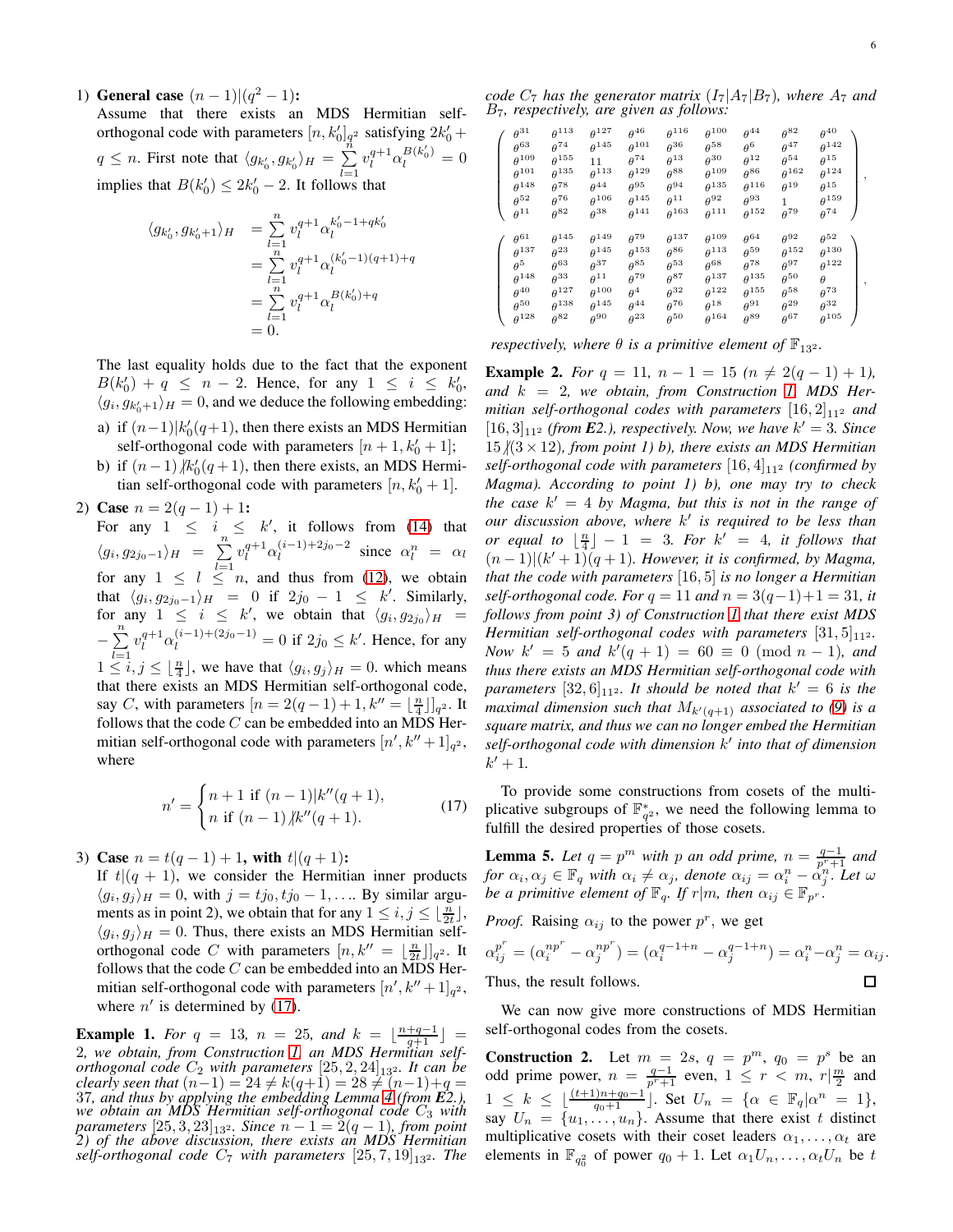nonzero cosets of  $U_n$ . Put  $U = U_n \cup \{0\} \cup \left(\bigcup_{n=1}^{\infty}$  $\bigcup_{i=1}^t \alpha_i U_n\bigg) =$  ${a_1, \ldots, a_{(t+1)n}, a_{(t+1)n+1}}$ , and write

$$
h(x) = \prod_{\alpha \in U} (x - \alpha).
$$

Then the derivative of  $h(x)$  is given by

$$
h'(x) = ((n+1)x^{n} - 1) \prod_{i=1}^{t} (x^{n} - \alpha_{i}^{n}) + nx^{n}(x^{n} - 1) \left( \sum_{i=1}^{t} \prod_{j=1, j \neq i}^{t} (x^{n} - \alpha_{j}^{n}) \right).
$$

For  $1 \leq j \leq t, 1 \leq s \leq n$ , we have

<span id="page-6-1"></span>
$$
h'(\alpha_j u_s) = n\alpha_j^n (1 - \alpha_j^n) \prod_{i=1, i \neq j}^t (\alpha_j^n - \alpha_i^n). \tag{18}
$$

For  $1 \leq i, j \leq t$  and  $n = \frac{q-1}{p^r+1}$ , we have, from Lemma [5,](#page-5-1)  $\alpha_{ji} = \alpha_j^n - \alpha_i^n \in \mathbb{F}_{p^r}$ . Hence if  $r | \frac{m}{2}$ , then  $\alpha_{ji} = \beta_{ji}^{q+1}$  for some  $\beta_{ji} \in \mathbb{F}_{p^m}$  Thus for any  $a_i \in U, h'(a_i) = \beta_i^{q+1}$  for some  $\beta \in \mathbb{F}_{q^2}$ . Clearly, all the  $(t+1)n + 1$  roots of  $h(x)$ are simple. Set  $G = (k-1)P_{\infty}, D = (h)_0, \omega = \frac{dx}{h(x)}$  and  $H = ((t + 1)n - k - 1)P_{\infty}$ . Thus by Theorem [3,](#page-3-4) the code  $C_{\mathcal{L}_q}(D, G; \mathbf{v})$ , where  $\mathbf{v} = (v_1, \dots, v_{(t+1)n+1})$  and  $v_i^{q+1} =$  $1/\dot{\beta}_i$ , is Hermitian self-orthogonal over  $\mathbb{F}_{q^2}$ . Hence, there exists an MDS Hermitian self-orthogonal  $[(t+1)n+1, k]_{q_0^2}$ code. By applying the embedding Lemma [4,](#page-3-5) it follows that

- there exists an MDS Hermitian self-orthogonal  $[(t+1)n+$  $[2, k+1]_{q^2}$  code if  $k(q+1) = (t+1)n;$
- there exists an MDS Hermitian self-orthogonal  $[(t+1)n+$  $[1, k+1]_{q^2}$  code if  $(t+1)n + q \neq k(q+1) \neq (t+1)n$ .

**Example 3.** For  $q = 9$  and  $n = 8, t = 2$ , the maximal dimen-*sion of the code in Construction [1](#page-4-3) is*  $k = 2$ *, and thus we obtain an MDS Hermitian self-orthogonal code* C ′ <sup>2</sup> *with parameters*  $[17, 2, 16]$ <sub>92</sub>. It can be clearly seen that  $16 \neq k(q+1) = 20 \neq$  $(n-1)+q = 25$ , and thus by applying the embedding Lemma *[4,](#page-3-5) we obtain an MDS Hermitian self-orthogonal code* C ′ <sup>3</sup> *with parameters*  $[17, 3, 15]_{9^2}$ . *Denote*  $C'_2 = \mathbf{a} \cdot C_2, C'_3 = \mathbf{a} \cdot C_3,$ *where* a = (θ 76 , 1, 1, 1, 1, 1, 1, 1, 1, 1, 1, 1, 1, 1, 1, 1, 1) *with* θ *being a primitive element of* F9<sup>2</sup> *. We give the generator matrix*  $G_3 = (A_3 | B_3)$  *of*  $C_3$  *as follows:* 

$$
A_3 = \begin{pmatrix} \theta^{76} & 1 & 1 & 1 & 1 & 1 & 1 & 1 & 1 & 1 \\ 0 & 2 & \theta^{45} & \theta^{50} & \theta^{55} & \theta^{60} & \theta^{65} & \theta^{70} & \theta^{75} \\ 0 & 1 & \theta^{10} & \theta^{20} & \theta^{30} & 2 & \theta^{50} & \theta^{60} & \theta^{70} \end{pmatrix},
$$
  
\n
$$
B_3 = \begin{pmatrix} 1 & 1 & 1 & 1 & 1 & 1 & 1 & 1 & 1 \\ 1 & \theta^5 & \theta^{10} & \theta^{15} & \theta^{20} & \theta^{25} & \theta^{30} & \theta^{35} \\ 1 & \theta^{10} & \theta^{20} & \theta^{30} & 2 & \theta^{50} & \theta^{60} & \theta^{70} \end{pmatrix}.
$$

*Note that the code* C<sup>3</sup> *may not be Hermitian self-orthogonal* while the code  $C_3'$  is, and the first two rows of  $G_3$  generates *a* code  $C_2$  that is equivalent to the Hermitian self-orthogonal *code*  $C'_2$  *mentioned above, that is,*  $C'_2 = \mathbf{a} \cdot C_2$ *.* 

We can now provide the last explicit constructions of MDS Hermitian self-orthogonal codes from many cosets. The codes obtained have various lengths, and some of the intermediate lengths are different from those in Construction [1.](#page-4-3)

<span id="page-6-2"></span>**Construction 3.** Assume that  $n | (q^2 - 1)$ . Put

<span id="page-6-0"></span>
$$
n_1 = \gcd(n, q + 1) \text{ and } n_2 = \frac{n}{\gcd(n, q + 1)}.
$$
 (19)

The first equality of [\(19\)](#page-6-0) implies that  $n_2$  and  $\frac{q+1}{n_1}$  are coprime, and from the assumption, we get that  $n_2|(q-1)\frac{q+1}{n_1}$ , and thus  $n_2|(q-1)$ . Let  $U_n$  and  $V_n$  be two subgroups of  $\mathbb{F}_{q^2}^*$  generated by  $\theta^{\frac{q^2-1}{n}}$  and  $\theta^{\frac{q+1}{n_1}}$ , respectively, where  $\theta$  is a primitive element of  $\mathbb{F}_{q^2}$ . Then  $|U_n| = n$  and  $|V_n| = (q-1)n_1$ . Now  $\frac{q^2-1}{n_1} = \frac{q+1}{n_1} \cdot \frac{q-1}{n_2}$  implies that  $\frac{q+1}{n_1} \mid \frac{q^2-1}{n}$ , and we deduce that  $U_n$  is a subgroup of  $V_n$ . Let  $\alpha_1 \overline{U}_n, \ldots, \alpha_{\frac{q-1}{n_2}-1} U_n$  be all the distinct cosets of  $V_n$  different from  $U_n$ . For  $1 \le t \le \frac{q-1}{n_2}$  $\frac{l-1}{n_2}-1,$ put  $U = U_n \bigcup_{i=1}^{t}$  $\bigcup_{j=1} \alpha_j U_n \cup \{0\}$ , say  $U = \{a_1, \ldots, a_{(t+1)n+1}\},\$ and write

$$
h(x) = \prod_{\alpha \in U} (x - \alpha).
$$

As in **Construction [2](#page-5-2)**, we check the values of the derivative  $h'$ given by [\(18\)](#page-6-1). Since  $\alpha_j$  is in  $V_n$ , we can write  $\alpha_j = \theta^{e_j} \frac{q+1}{n_1}$  for some positive integer  $e_j$ . Thus  $\alpha_j^n = \theta^{e_j n} \frac{q+1}{n_1} = \theta^{e_j n_2 (q+1)}$ , and it is an element of  $\mathbb{F}_q^*$ . It implies that for any  $\alpha \in U$ , we have  $h'(\alpha) \in \mathbb{F}_{q_0}^*$  that is for any  $1 \leq i \leq (t+1)n + 1$ , we have  $h'(a_i) = \beta_i^2$  for some  $\beta_i \in \mathbb{F}_{q^2}$ . Set  $G = (k-1)P_{\infty}$ ,  $D = (h)_0, \ \omega = \frac{dx}{h(x)}$  and  $H = ((t + 1)n - k - 1)P_{\infty}$ . Thus by Theorem [3,](#page-3-4) the code  $C_{\mathcal{L}_q}(D, G; \mathbf{v})$ , where  $\mathbf{v} =$  $(v_1, \ldots, v_{(t+1)n+1})$  and  $v_i^{q+1} = 1/\beta_i$ , is Hermitian selforthogonal over  $\mathbb{F}_{q^2}$ . Hence, for  $n|(q^2-1)$ ,  $n_2 = \frac{n}{\gcd(n,q+1)}$ ,  $1 \leq t \leq \frac{q-1}{n_2} - 1$  and  $1 \leq k \leq \frac{(t+1)n+q}{q+1}$ , there exists an MDS Hermitian self-orthogonal  $[(t+1)n+1, k]_{q^2}$  code. By applying the embedding Lemma [4,](#page-3-5) it follows that

- there exists an MDS Hermitian self-orthogonal  $[(t+1)n+$  $[2, k+1]_{q^2}$  code if  $k(q+1) = (t+1)n;$
- there exists an MDS Hermitian self-orthogonal  $[(t+1)n+$  $[1, k+1]_{q^2}$  code if  $(t+1)n + q \neq k(q+1) \neq (t+1)n$ .

We give an example as follows.

**Example 4.** For  $q = 17$ ,  $n = 12$  and  $t = 2$ , we obtain, from *Construction [3,](#page-6-2) an MDS Hermitian self-orthogonal code with parameters*  $[25, 2, 24]_{17}$ <sup>2</sup>*. It can be easily checked that*  $n-1 =$  $24 \neq k(q + 1) = 36 \neq 31$ , and thus from the embedding *Lemma [4,](#page-3-5) there exists an MDS Hermitian self-orthogonal code with parameters*  $[26, 3, 24]_{17^2}$ .

<span id="page-6-3"></span>**Construction 4.** Let q be a prime power. Fix an element  $\alpha \in$  $\mathbb{F}_{q^2} \backslash \mathbb{F}_q$ . Write  $\mathbb{F}_q$  as  $\{u_1, \ldots, u_q\}$ , and denote  $\alpha_{i,j} = u_i \alpha + u_j$ for  $1 \leq i \leq t$  and  $1 \leq j \leq q$ . Put  $U = \{\alpha_{i,j} | 1 \leq i \leq t, 1 \leq t\}$  $j \leq q$ , and

$$
h(x) = \prod_{\beta \in U} (x - \beta) = \prod_{1 \le i \le t, 1 \le j \le q} (x - \alpha_{i,j}).
$$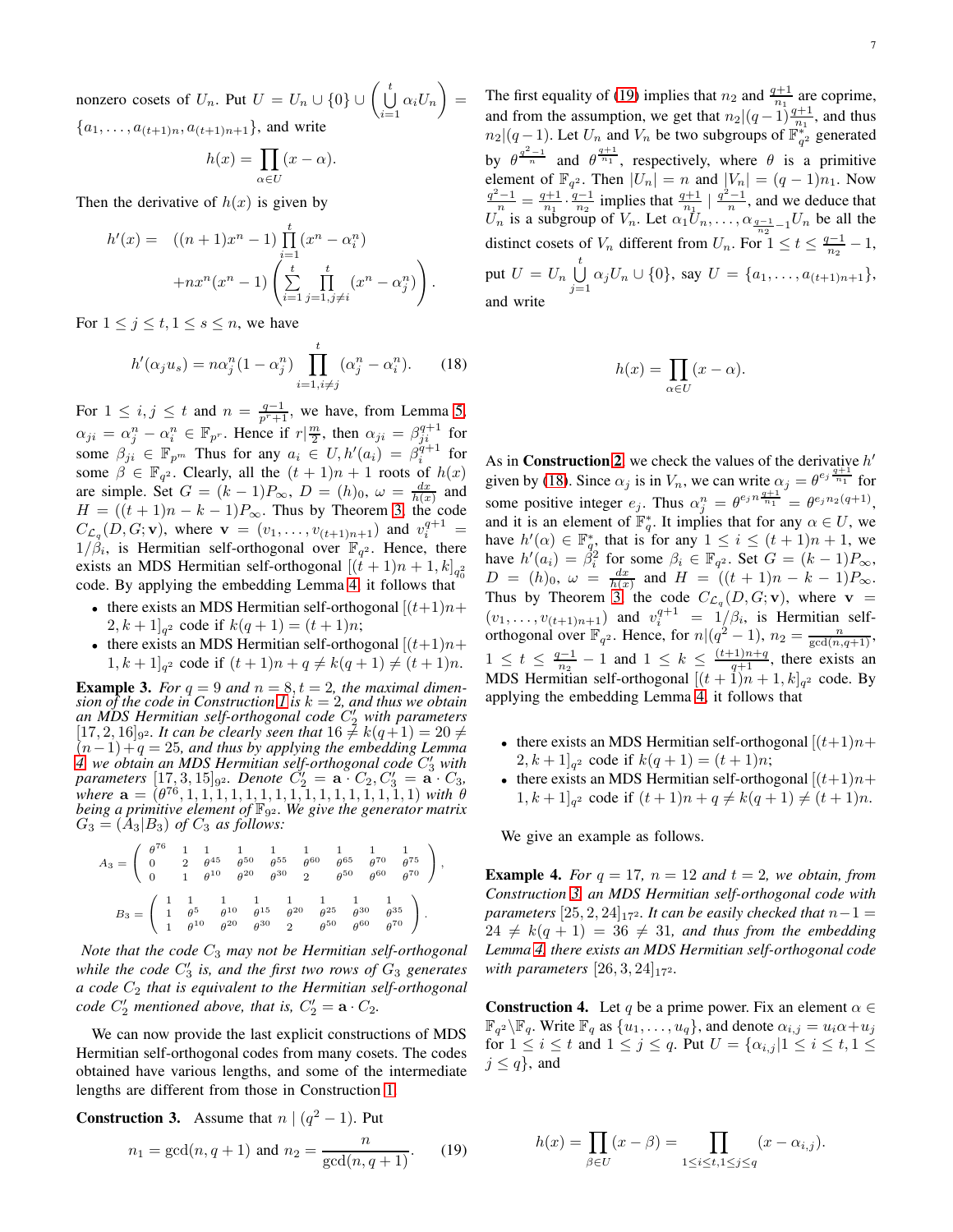Then the derivative  $h'(x)$  at  $\alpha_{i_0,j_0} \in U$  is given as follows:

$$
h'(\alpha_{i_0,j_0}) = \prod_{\begin{array}{l}1 \leq i \leq t, 1 \leq j \leq q\\(i,j) \neq (i_0,j_0) \end{array}} (\alpha_{i_0,j_0} - \alpha_{i,j})
$$
  
\n
$$
= \prod_{\begin{array}{l}1 \leq j \leq q\\j \neq j_0\end{array}} (\alpha_{i_0} \alpha + u_{j_0} - u_{i_0} \alpha - u_j)
$$
  
\n
$$
1 \leq j \leq q
$$
  
\n
$$
\prod_{\begin{array}{l}1 \leq i \leq t,\\i \neq i_0\end{array}} (\alpha_{i_0} \alpha + u_{j_0} - u_i \alpha - u_j)
$$
  
\n
$$
1 \leq j \leq q
$$
  
\n
$$
i \neq i_0
$$
  
\n
$$
\prod_{\begin{array}{l}1 \leq i \leq t\\1 \leq j \leq q\end{array}} (\alpha_{i_0} - u_i) \alpha + (u_{j_0} - u_j))
$$
  
\n
$$
1 \leq i \leq t
$$
  
\n
$$
i \neq i_0
$$
  
\n
$$
= - \prod_{\begin{array}{l}1 \leq i \leq t\\i \neq i_0\end{array}} ((u_{i_0} - u_i)^q \alpha^q + (u_{j_0} - u_j) \alpha)
$$
  
\n
$$
1 \leq i \leq t
$$
  
\n
$$
i \neq i_0
$$
  
\n
$$
= -(\alpha^q - \alpha)^{t-1} \prod_{\begin{array}{l}1 \leq i \leq t\\i \neq i_0\end{array}} (u_{i_0} - u_i).
$$

The two last equalities hold due to the fact that the product of all element in  $\mathbb{F}_q^*$  is equal to  $-1$ . This shows that for any  $\alpha_{i,j} \in U$ , we have that  $(\alpha^q - \alpha)^{1-t} h'(\alpha_{i,j})$  is an element of  $\mathbb{F}_q^*$ , and thus  $(\alpha^q - \alpha)^{1-t} h'(\alpha_{i,j}) = \beta_{i,j}^{q+1}$  for some  $\beta_{i,j} \in \mathbb{F}_{q^2}$ . Set  $\omega = (\alpha^q - \alpha)^{t-1} \frac{dx}{h(x)}, D = (h)_0, G = (k-1)P_\infty$  and  $H = (n - 1 - k)P_{\infty}$ . Thus from Theorem [3,](#page-3-4) the code v ·  $C_{\mathcal{L}_q}(D, G)$ , where  $\mathbf{v} = (v_{i,j})_{1 \leq i \leq t, 1 \leq j \leq q}$  and  $v_{i,j} = 1/\beta_{i,j}$ , is an MDS Hermitian self-orthogonal  $[tq, k]_{q^2}$  code. By applying the embedding Lemma [4,](#page-3-5) it follows that

- there exists an MDS Hermitian self-orthogonal  $[tq+1, k+1]$  $1]_{q^2}$  code if  $k(q+1) = tq - 1$ ;
- there exists an MDS Hermitian self-orthogonal  $[n, k+1]_{q^2}$ code, where  $n = tq$  or  $n = tq + 1$ , if  $(t + 1)q - 1 \neq$  $k(q + 1) \neq tq - 1.$

**Example 5.** For  $q = 7$  and  $n = 21$ , the maximal *dimension of the code in Construction [4](#page-6-3) is* k = 3*, and thus we obtain an MDS Hermitian self-orthogonal code* D′ 3 with parameters  $[21,3,19]$ <sub>72</sub>. It can be clearly seen that  $(n - 1) = 20 \neq k(q + 1) = 24 \neq (n - 1) + q = 27$ ,<br> *and thus by applying the embedding Lemma [4,](#page-3-5) we obtain an MDS Hermitian self-orthogonal code* D′ <sup>4</sup> *with* parameters [21, 4, 18]<sub>72</sub>. Denote  $D'_4 = \mathbf{a} \cdot D_4$ , where  $\mathbf{a} = (1, 1, \theta^{47}, 1, 1, 1, 1, 1, 1, \theta^{47}, 1, \theta^{47}, \theta^{47}, 1, 1, 1, \theta^{47}, \theta^{47}, 1, \theta^{47}, 1)$ <br>with  $\theta$  being a primitive element of  $\mathbb{F}_{7^2}$ . We give the ge *matrix*  $G'_4 = (A'_4 | B'_4)$  *of*  $D_4$  *as follows:* 

$$
A_4' = \begin{pmatrix} 1 & 1 & \theta^{47} & 1 & 1 & 1 & 1 & 1 & 1 & \theta^{47} & 1 \\ 0 & \theta^{25} & \theta^{27} & \theta^{33} & \theta^{34} & \theta^{35} & \theta^{38} & \theta^{41} & \theta^{44} & \theta^{47} & \theta \\ 0 & \theta^{2} & \theta^{7} & \theta^{18} & \theta^{20} & \theta^{22} & \theta^{28} & \theta^{34} & 5 & \theta^{47} & \theta^{2} \\ 0 & \theta^{27} & \theta^{35} & \theta^{3} & \theta^{6} & \theta^{9} & \theta^{18} & \theta^{27} & \theta^{36} & \theta^{47} & \theta^{3} \end{pmatrix}
$$

$$
B_4' = \begin{pmatrix} \theta^{47} & \theta^{47} & 1 & 1 & \theta^{47} & \theta^{47} & 1 & \theta^{47} & 1 \\ \theta^{4} & \theta^{6} & \theta^{9} & 2 & \theta^{17} & \theta^{17} & \theta^{18} & \theta^{21} & \theta^{21} & \theta^{23} \\ \theta^{9} & \theta^{13} & \theta^{18} & 4 & \theta^{34} & \theta^{35} & \theta^{37} & \theta^{42} & \theta^{43} & \theta^{46} \\ \theta^{14} & \theta^{20} & \theta^{27} & 1 & \theta^{3} & \theta^{5} & 3 & \theta^{15} & \theta^{17} & \theta^{21} \end{pmatrix}.
$$

## *B. Hermitian self-orthogonal codes from maximal curves*

Curves having many rational points produce long codes. The number of  $\mathbb{F}_q$ -rational points of a smooth projective curve X defined over  $\mathbb{F}_q$  is bounded by the well known Hasse-Weil bound:

$$
|\sharp \mathcal{X}(\mathbb{F}_q) - (q+1)| \leq 2g\sqrt{q},
$$

where  $g$  is the genus of  $\mathcal X$ . Curves attaining the bound are called maximal, and they are of great interest in coding theory. In this subsection, we are considering some maximal curves and employ them to construct Hermitian self-orthogonal AG codes.

For  $m$  being even, consider the following affine elliptic curve over  $\mathbb{F}_{2^m}$ :

<span id="page-7-1"></span>
$$
\mathcal{E}: y^2 + y = x^3 + c,\tag{20}
$$

where

<span id="page-7-0"></span>
$$
\begin{cases}\nc = 0 \text{ if } m \equiv 2 \pmod{4}, \\
\operatorname{Tr}(c) := \sum_{i=0}^{m-1} c^{2^i} = 1 \text{ if } m \equiv 0 \pmod{4}.\n\end{cases}
$$
\n(21)

Denote

<span id="page-7-2"></span>
$$
U_c = \{ \alpha \in \mathbb{F}_{2^m} | \text{Tr}(\alpha^3 + c) = 0 \},\tag{22}
$$

where c is defined by [\(21\)](#page-7-0). Any element  $\alpha \in U_c$  gives rise to two rational points on  $\mathcal{E}$ , and we denote these rational points by  $P_{\alpha}^{(1)}$ ,  $P_{\alpha}^{(2)}$ . Hence, there are  $2\sharp U_c$  finite points and one infinite point  $P_{\infty}$ . It is well known from [\[23\]](#page-12-13) that the number of rational points on  $\mathcal{E}$  is  $2^m + 2\sqrt{2^m + 1}$ , and thus  $\sharp U_c = 2^{m-1} + \sqrt{2^m}$ , and  $\mathcal E$  is a maximal curve  $(g = 1)$ . To be able to explicitly construct Hermitian self-orthogonal codes from the elliptic curve [\(20\)](#page-7-1), we propose the following assumption.

**Assumption 1:** Assume that for any  $\alpha \in U_c$ , we have that  $h'(\alpha) = \beta^{q+1}$  for some  $\beta \in \mathbb{F}_{q^2}$ , where  $h(x) = \prod_{n=1}^{\infty}$  $\prod_{\alpha \in U_c} (x - \alpha),$ and  $U_c$  is defined as in [\(22\)](#page-7-2).

It should be noted from our Magma check, the above assumption is always true for finitely many values of  $q$ . Using Assumption 1, we can now construct Hermitian selforthogonal codes from the elliptic curve [\(20\)](#page-7-1).

<span id="page-7-3"></span> $\bigg|$ ,  $C_{\mathcal{L}_q}(D, G; \mathbf{v})$ , where  $\mathbf{v} = (v_1, v_1, \dots, v_n, v_n)$  and  $v_i = 1/\beta_i$ <br>is Haussian as for the same sum  $\mathbb{F}$ . Hence, there with a **Construction 5.** Let s be a positive integer,  $m = 2s$  and  $q = 2^s$ . Put  $h(x) = \prod$  $\prod_{\alpha \in U_c} (x - \alpha), \ n = \sharp U_c, \ D = (h)_0,$  $\omega = \frac{dx}{h(x)}$ . Label the elements of  $U_c$  by  $\alpha_1, \dots, \alpha_n$ . Assume that for any  $1 \leq i \leq n$ ,  $h'(\alpha_i) = \beta_i^{q+1}$  for some  $\beta_i \in \mathbb{F}_{q^2}$ . Set  $G = (k-1)P_{\infty}$  and  $H = (2n-k+1)P_{\infty}$ , with  $2 \le$  $k \leq \lfloor \frac{2n+q+1}{q+1} \rfloor$ . We have that points 1), 3), and 4) of Theorem [3](#page-3-4) follow immediately. From the range of  $k$ , it follows that  $G \leq H$ , and this proves point 2) of Theorem [3.](#page-3-4) Thus, the code is Hermitian self-orthogonal over  $\mathbb{F}_{q^2}$ . Hence, there exists a Hermitian self-orthogonal  $[2n, k-1] \geq 2n - k + 1$ <sub>q<sup>2</sup></sup> code</sub> whose Hermitian dual has parameters  $[2n, 2n + 1 - k] \geq k - 1$  $1]_{q^2}$ , with  $k \leq n+1$ .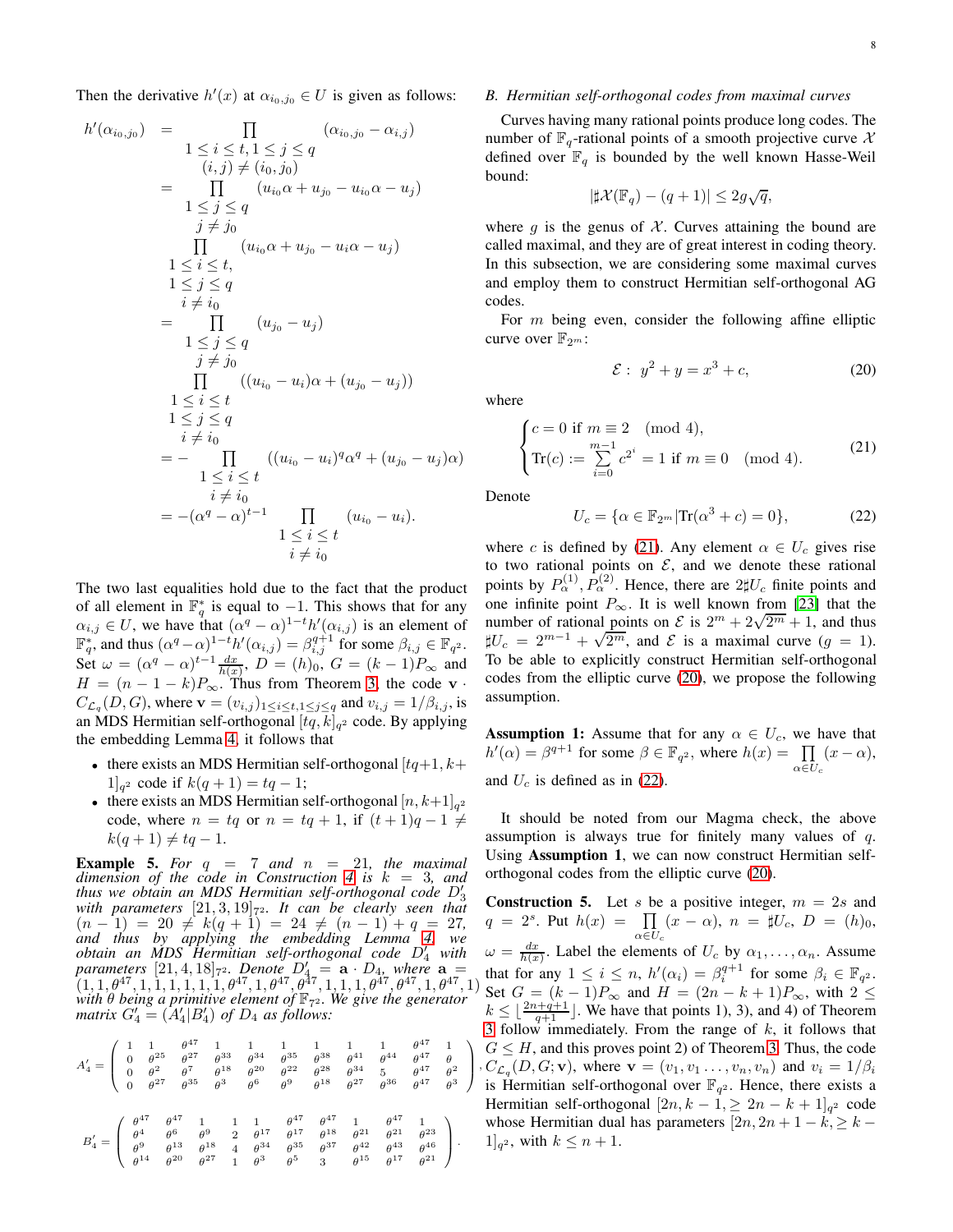<span id="page-8-2"></span>**Example 6.** For  $q = 4$  and  $\theta$  a primitive element of  $\mathbb{F}_{4^2}$ , by *using Magma, we obtain, from Construction* [5](#page-7-3) for  $c = \theta^3$ , *a Hermitian self-orthogonal code with parameters*  $[24, 4, 20]_{42}$ . We give the generator matrix  $(I_4 | A''_4 | B''_4)$  of such a code as *follows:*

|  |  |  |  |  | $A_4^{\prime\prime}=\left( \begin{array}{cccccccc} \theta^{13} & \theta^{14} & \theta^{12} & \theta^5 & \theta^3 & \theta^{14} & \theta^{10} & \theta^9 & \theta^{12} & \theta^{11} \\ \theta^{13} & \theta^{14} & \theta^6 & \theta^8 & \theta^7 & \theta^9 & \theta^5 & \theta^7 & \theta^3 & \theta^{14} \\ 1 & 0 & \theta^3 & \theta^3 & \theta^7 & \theta^7 & \theta^4 & \theta^4 & \theta^4 & \theta^4 \\ 0 & 1 & \theta^4 & \theta^4 & \theta^3 & \theta^3 & \theta^4 & \theta^$           |
|--|--|--|--|--|---------------------------------------------------------------------------------------------------------------------------------------------------------------------------------------------------------------------------------------------------------------------------------------------------------------------------------------------------------------------------------------------------------------------------------------------------------------------------------------------------|
|  |  |  |  |  | $B_4^{\prime\prime} \left( \begin{array}{cccccccc} \theta^7 & \theta^5 & \theta^5 & \theta^{12} & 1 & 0 & \theta^{14} & \theta^2 & \theta^4 & \theta^9 \\ \theta & \theta^{12} & \theta^2 & \theta^{13} & \theta^2 & \theta^8 & 1 & \theta^6 & \theta & \theta^7 \\ \theta^{10} & \theta^{10} & \theta^2 & \theta^2 & \theta^3 & \theta^3 & \theta^8 & \theta^8 & \theta^6 & \theta^6 \\ \theta & \theta & \theta^{10} & \theta^{10} & \theta^6 & \theta^6 & 1 & 1 & \theta^8 & \theta^8 \\ \end$ |

Also for  $q = 2^3, 2^4, 2^5$ , respectively, we obtain, from Magma, *Hermitian self-orthogonal codes with parameters*  $[80, 8, 72]_{2^6}$ ,  $[288, 30, 258]_{28}$ ,  $[1088, 102, 986]_{2^{10}}$ *, respectively.* 

Next, we consider the affine hyper-elliptic curve over  $\mathbb{F}_{q^2}$ with  $q = 2^m$ , which is defined by

<span id="page-8-0"></span>
$$
C: y^2 + y = x^{q+1}.
$$
 (23)

For any  $\alpha \in \mathbb{F}_{q^2}$ , there exactly exist two rational points  $P_{\alpha}^{(1)}$ ,  $P_{\alpha}^{(2)}$  with x-component  $\alpha$ . The set  $\mathcal{C}(\mathbb{F}_{q^2})$  of all rational points of C equal  $\{P_{\alpha}^{(1)} | \alpha \in \mathbb{F}_{q^2}\} \cup \{P_{\alpha}^{(2)} | \alpha \in \mathbb{F}_{q^2}\} \cup \{P_{\infty}\}.$ Thus the curve C has  $1+2q^2$  points, and it is a maximal curve since its genus [\[24\]](#page-12-14)  $g = \frac{q}{2}$  and  $1 + 2q^2 = 1 + q^2 + 2\frac{q}{2}q$ .

<span id="page-8-3"></span>**Construction 6.** Let  $q = 2^m, m \ge 2, (n-1)|(q^2 - 1)$  and  $1 + q/2 \le k \le \lfloor \frac{2n+2q-1}{q+1} \rfloor$ . Consider the affine hyper-elliptic curve defined by [\(23\)](#page-8-0). Take  $U_n = {\alpha \in \mathbb{F}_{q^2} | \alpha^n = \alpha}$  $\mathcal{C}(\mathbb{F}_{q^2})$ . Set  $G = (k-1)P_{\infty}$ . Put  $h(x) = x^n + x$ ,  $D = (h)_0$ ,  $\omega = \frac{dx}{h(x)}$  and  $H = (2n + q - k - 1)P_{\infty}$ . For any  $\alpha \in U_n$ , we have  $h'(\alpha) = 1$ . Thus by Theorem [3,](#page-3-4) the code  $C_{\mathcal{L}_q}(D, G; \mathbf{v})$ , where  $\mathbf{v} = (v_1, v_1, \dots, v_n, v_n)$  and  $v_i = 1$  is Hermitian selforthogonal over  $\mathbb{F}_{q^2}$ . Hence, there exists a Hermitian selforthogonal  $[2n, k-q/2, \ge 2n-k+1]_{q^2}$  code whose Hermitian dual has parameters  $[2n, 2n + q/2 - k, \ge k + 1 - q]_{q^2}$ .

The affine Hermitian curve over  $\mathbb{F}_{q^2}$  with  $q = p^m$  is defined by

$$
\mathcal{H}: y^q + y = x^{q+1}.\tag{24}
$$

For any  $\alpha \in \mathbb{F}_{q^2}$ , there exactly exist q rational points  $P_{\alpha}^{(1)}, P_{\alpha}^{(2)}, \ldots, P_{\alpha}^{(q)}$  with x-component  $\alpha$ . The set  $\mathcal{H}(\mathbb{F}_{q^2})$  of all rational points of H equal  $\{P_{\alpha}^{(1)} | \alpha \in \mathbb{F}_{q^2}\} \cup \{P_{\alpha}^{(2)} | \alpha \in \mathbb{F}_{q^2} \}$  $\mathbb{F}_{q^2}$   $\}$   $\cup \cdots$   $\cup$   $\{P_{\alpha}^{(q)} | \alpha \in \mathbb{F}_{q^2} \}$   $\cup$   $\{P_{\infty} \}$ . Thus the curve  $\mathcal{H}$ has  $1 + q<sup>3</sup>$  points, and it is a maximal curve since its genus  $g = \frac{q(q-1)}{2}$  $\frac{q^{(-1)}}{2}$  and  $1 + q^3 = 1 + q^2 + 2\frac{q(q-1)}{2}q$ . See [\[26,](#page-12-12) Lemma 6.4.4] for the detail.

<span id="page-8-4"></span>**Construction 7.** Let  $q = p^m \ge 4$  and  $1 + q(q - 1)/2 \le$  $k \leq \lfloor \frac{Nq+q^2-1}{q+1} \rfloor$ . Consider a set U of size N, say  $U =$  $\{\alpha_1, \dots, \alpha_N\}$ , with the following four cases:

$$
\text{i)}\ \ U=\{\alpha\in\mathbb{F}_{q^2}|\alpha^N=\alpha\},
$$

- ii)  $U = U_n \bigcup_{i=1}^{t}$  $\bigcup_{j=1} \alpha_j U_n \cup \{0\}$ , where  $U_n$  and  $\alpha_j$  are determined as in Construction [3](#page-6-2),
- iii)  $U = {\alpha_{i,j}}|1 \leq i \leq t, 1 \leq j \leq q$ , where  $\alpha_{i,j}$  is determined as in Construction [4](#page-6-3).

Set  $h(x) = \prod$  $\prod_{\alpha \in U} (x - \alpha), D = (h)_0, \omega = \frac{dx}{h(x)}, G = (k-1)P_{\infty}$ and  $H = (\widetilde{N}q + q(q-1) - k - 1)P_{\infty}$ . From the previous discussions in Subsection [III-A,](#page-4-4) we know that for any  $1 \leq i \leq$  $N, h'(\alpha_i) = \beta_i^{q+1}$  for some  $\beta_i \in \mathbb{F}_{q^2}$ . Thus by Theorem [3,](#page-3-4) the code  $C_{\mathcal{L}_q}(D,G;\mathbf{v})$ , where  $\mathbf{v} = (v_1,\ldots,v_1)$  $\overline{q}$  $, \ldots, v_N, \ldots, v_N$  $\overline{q}$ )

and  $v_i = 1/\beta_i$ , is Hermitian self-orthogonal over  $\mathbb{F}_{q^2}$ . Hence, there exists a Hermitian self-orthogonal  $[Nq, k - \frac{q(q-1)}{2}]$  $\frac{-1}{2}, \geq$  $Nq - k + 1$ <sub>q</sub><sup>2</sup> code whose Hermitian dual has parameters  $[Nq, Nq + q(q-1)/2 - k] \ge k+1 - q(q-1)]_{q^2}$  if one of the following condition holds

i)  $(N-1)|(q^2-1),$ ii)  $N = (t+1)n + 1$ ,  $n|(q^2 - 1)$ ,  $n_2 = \frac{n}{\gcd(n,q+1)}$ ,  $1 \le t \le$ 

$$
\begin{array}{ll} \frac{q-1}{n_2} - 1, \\ \text{iii)} \ N = tq, \ 1 \le t \le q. \end{array}
$$

<span id="page-8-5"></span>**Construction 8.** Let  $q = p^m \ge 4$ ,  $s = q^{\frac{q^2+1}{2}}$  and  $1 +$  $\frac{(q-1)^2}{4}$  ≤  $k \leq \lfloor \frac{s+\frac{(q-1)^2}{2}+q-1}{q+1} \rfloor$ . Consider an affine algebraic curve over  $\mathbb{F}_{q^2}$  defined by

$$
\mathcal{X}: y^q + y = x^{\frac{q+1}{2}}.
$$

The curve has genus  $g = \frac{(q-1)^2}{4}$  $\frac{-1)}{4}$ . Put

$$
U = \{ \alpha \in \mathbb{F}_{q^2} | \exists \beta \in \mathbb{F}_{q^2} \text{ such that } \beta^q + \beta = \alpha^{\frac{q+1}{2}} \}.
$$

The set U is the set of x-component solutions to the Hermitian curve whose elements are squares in  $\mathbb{F}_{q^2}$ . There are  $\frac{q^2+1}{2}$  square elements in  $\mathbb{F}_{q^2}$ , and they give rise to  $q\frac{q^2+1}{2}$  rational 2 places. Write  $U = \{\alpha_1, \dots, \alpha_n\}$  with  $n = \frac{q^2 + 1}{2}$ . Set  $h(x) = \prod$  $\prod_{\alpha \in U} (x - \alpha), D = (h)_0, \ \omega = \frac{dx}{h(x)}, G = (k-1)P_{\infty}$ and  $H = (s + \frac{(q-1)^2}{2} - k - 1)P_{\infty}$ . Then  $h(x) = x^n - x$ and  $h'(x) = nx^{n-1} - 1$ . We have that  $h'(0) = -1 \in \mathbb{F}_q$ and  $h'(\alpha) = n - 1 \in \mathbb{F}_q$  for any  $\alpha \in U \setminus \{0\}$ . Thus for any  $1 \leq i \leq n$ , we have  $h'(\alpha_i) = \beta_i^{q+1}$  for some  $\beta_i \in \mathbb{F}_{q^2}$ . Thus by Theorem [3,](#page-3-4) the code  $C_{\mathcal{L}_q}(D, G; \mathbf{v})$ , where  $\mathbf{v} = (v_1, \dots, v_1, \dots, v_n, \dots, v_n)$  and  $v_i = 1/\beta_i$ , is Hermitian self-orthogonal over  $\mathbb{F}_{q^2}$ . Hence, there exists a Hermitian self-

orthogonal  $[s, k - \frac{(q-1)^2}{4}]$  $\frac{(-1)}{4}$ ,  $\geq s-k+1$ ]<sub>q</sub><sup>2</sup> code whose Hermitian dual has parameters  $\left[ s, s + \frac{(q-1)^2}{4} - k, \geq k + 1 - \frac{(q-1)^2}{2} \right]$  $\frac{(-1)}{2}$ ]<sub>q</sub>2.

## *C. Hermitian self-orthogonal codes from other curves*

In this subsection, we consider codes defined by the affine algebraic curve over  $\mathbb{F}_{q^2}$  with  $q = p^m$  as follows:

<span id="page-8-1"></span>
$$
\mathcal{Z}: y^q - y = x^t. \tag{25}
$$

The function fields of  $Z$  are Artin-Schreier extensions of  $\mathbb{F}_q(x)$ . It is well known in [\[24\]](#page-12-14) that the curve  $\mathcal Z$  has genus  $g = \frac{(q-1)(t-1)}{2}$  $\frac{2(t-1)}{2}$ . It should be noted that if  $gcd(q^2 - 1, t) = 1$ , then the map  $\alpha \mapsto \alpha^t$  is a permutation over  $\mathbb{F}_{q^2}$ , and in this case, it follows that  $\sharp \{ \alpha \in \mathbb{F}_{q^2} | \text{Tr}_{\mathbb{F}_{q^2}/\mathbb{F}_q}(\alpha^t) = i \} =$  $\sharp \{\alpha \in \mathbb{F}_{q^2} | \text{Tr}_{\mathbb{F}_{q^2}/\mathbb{F}_q}(\alpha) = i \} = q$  for any  $i \in \mathbb{F}_q$ , where  $\text{Tr}_{\mathbb{F}_{q^2}/\mathbb{F}_q}(\alpha) := \alpha + \alpha^q$ . In this subsection, we will only consider the case where  $gcd(q^2-1, t) \neq 1$ , otherwise, we will obtain the Hermitian self-orthogonal codes whose lengths are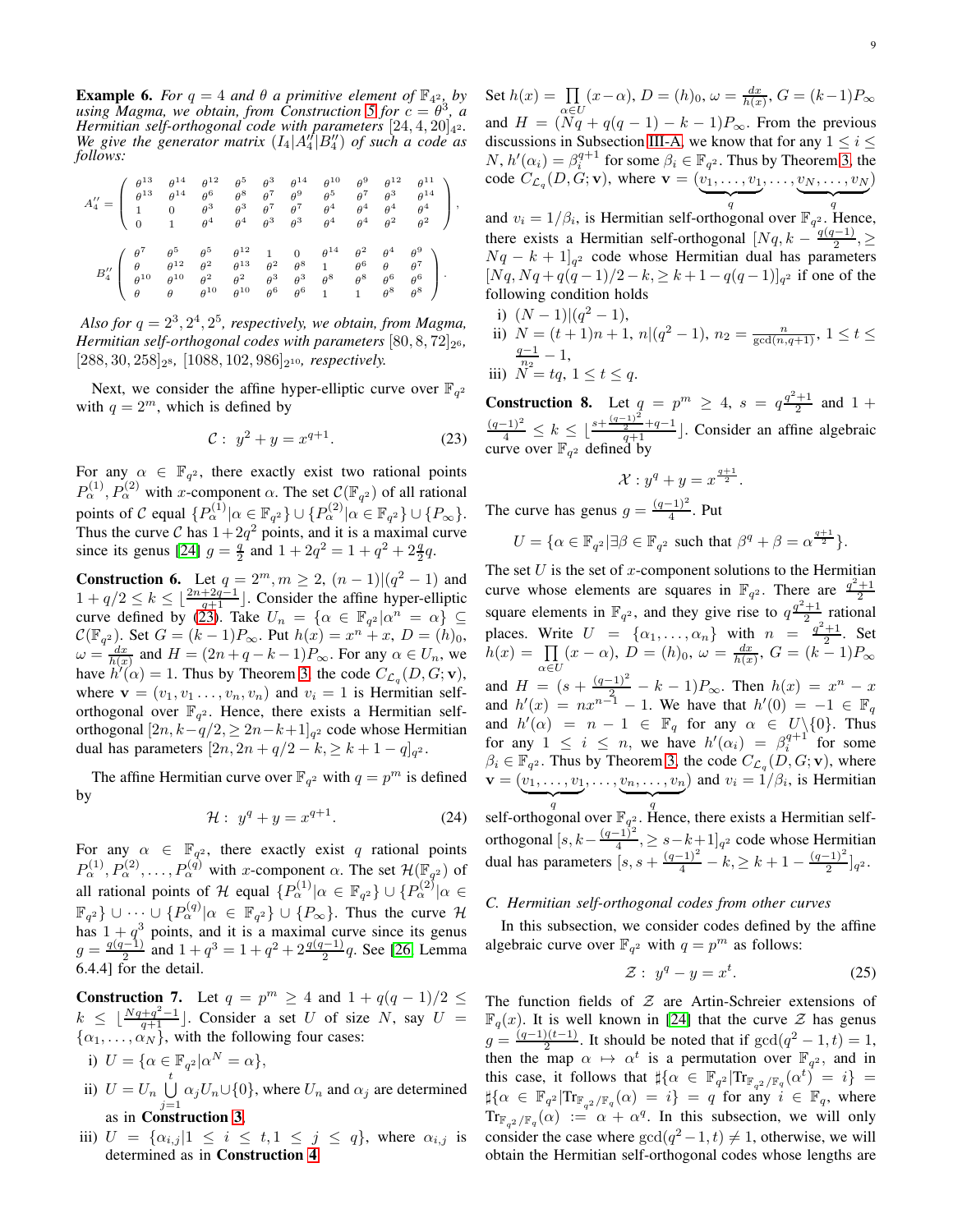$q<sup>2</sup>$  and which may have worse parameters than those obtained from the projective lines.

# *1*) The case q being odd:

<span id="page-9-2"></span>**Construction 9.** Let  $q = p^m$  be an odd prime power. Let  $U = \{ \alpha \in \mathbb{F}_{q^2} | \exists \beta \in \mathbb{F}_{q^2} \text{ such that } \beta^q - \beta = \alpha \}.$  Assume that  $gcd(t, q+1)|\frac{q+1}{2}$ . Since  $Tr(\beta^q - \beta) = 0$  for any  $\beta \in \mathbb{F}_{q^2}$ , it follows that [\(25\)](#page-8-1) has a solution pair  $(\alpha, \beta) \in \mathbb{F}_{q^2} \times \mathbb{F}_{q^2}$  when  $\alpha$  is a solution of the following equation:

<span id="page-9-1"></span>
$$
\alpha^t + \alpha^{tq} = 0. \tag{26}
$$

Moreover, any x-component  $\alpha \in U$ , which is a solution of [\(26\)](#page-9-1), gives rise to  $q$  different rational places. We now count the roots of [\(26\)](#page-9-1). If  $\alpha \neq 0$ , then, since  $gcd(t, (q + 1))|\frac{q+1}{2}$ , the equation

$$
\alpha^{t(q-1)} = -1
$$

has s roots satisfying  $s = \gcd(t(q-1), (q+1)(q-1)/2) =$  $gcd(t(q-1), (q+1)(q-1))$ . Label the elements of U by α  $\Pi$  $0_0 = 0, \alpha_1, \ldots, \alpha_s$ , and put  $n = s + 1$ . Set  $h(x) =$  $H = (qn + (q - 1)(t - 1) - k - 1)P_{\infty}$ , with  $1 + (t (x - \alpha)$ ,  $D = (h)_0$ ,  $\omega = \frac{dx}{h(x)}$ ,  $G = (k - 1)P_{\infty}$  and  $1)(q-1)/2 \leq k \leq \lfloor \frac{(s+1)q+t(q-1)}{q+1} \rfloor$ . Then  $h(x) = x^n - x$ and  $h'(x) = nx^{n-1} - 1$ . We have that  $h'(0) = -1 \in \mathbb{F}_q$ and  $h'(\alpha) = n - 1 \in \mathbb{F}_q$  for any  $\alpha \in U \setminus \{0\}$ . Thus for any  $1 \leq i \leq n$ , we have  $\hat{h}'(\alpha_i) = \beta_i^{q+1}$  for some  $\beta_i \in \mathbb{F}_{q^2}$ . Put  $D = \sum$  $\alpha{\in}U$  $\left(P_{\alpha}^{(1)} + \cdots + P_{\alpha}^{(q)}\right)$ . Thus by Theorem [3,](#page-3-4) the code  $C_{\mathcal{L}_q}(D,G;\mathbf{v})$ , where  $\mathbf{v} = (v_1,\ldots,v_1)$  $\overline{q}$  $, \ldots, v_n, \ldots, v_n$  $\overline{q}$ )

and  $v_i = 1/\beta_i$ , is Hermitian self-orthogonal over  $\mathbb{F}_{q^2}$ . Hence, there exists a Hermitian self-orthogonal  $[nq, k - \frac{(q-1)(t-1)}{2}]$  $\frac{j(i-1)}{2}, \geq$  $nq - k + 1$ <sub>q<sup>2</sup></sub> code whose Hermitian dual has parameters  $[nq, nq + \frac{(q-1)(t-1)}{2} - k, \ge k+1-(q-1)(t-1)]_{q^2}$ . Particularly, by taking  $t = 2, 3, 4$ , respectively, we obtain Hermitian selforthogonal codes and their dual codes with parameters:

- 1)  $[q(2(q-1)+1), k \frac{(q-1)}{2}]$  $[q(2(q-1)+1), k-\frac{(q-1)}{2}, \geq q(2(q-1)+1)-k+1]_{q^2}$ <br>and  $[q(2(q-1)+1), q(2(q-1)+1)+\frac{(q-1)}{2}-k, \geq$  $(k+1-(q-1)]_{q^2}$  if  $q+1 \equiv 0 \pmod{4}$ ;
- 2)  $[q(3(q-1)+1), k (q-1), > q(3(q-1)+1) k + 1]$ and  $[q(3(q-1)+1), q(3(q-1)+1) + (q-1) - k]$  $(k+1-2(q-1)]_{q^2}$  if  $q+1 \equiv 0 \pmod{6};$
- 3)  $[q(4(q-1)+1), k-\frac{3(q-1)}{2}]$  $[q(4(q-1)+1), k-\frac{3(q-1)}{2}, \geq q(3(q-1)+1)-k+1]_{q^2}$ <br>and  $[q(3(q-1)+1), q(3(q-1)+1)+\frac{3(q-1)}{2}-k, \geq$  $(k+1-3(q-1)]_{q^2}$  if if  $q+1 \equiv 0 \pmod{8}$ , respectively.

Example 7. *By using Magma, we give some parameters of Hermitian self-orthogonal codes over* F<sup>q</sup> <sup>2</sup> *for some values of* q *and for different values of* t *as follows:*

*1)* for  $t = 2$ ,

- q = 3*, we obtain a Hermitian self-orthogonal code* with parameters  $[15,3,12]_{3^2}$ , and its dual has pa*rameters*  $[15, 12, 3]_{3^2}$ ;
- q = 7*, we obtain a Hermitian self-orthogonal code*  $with$  parameters  $[91, 5, 84]_{7^2}$ , and its dual has pa*rameters*  $[91, 86, 4]_{7^2}$ ;
- *2) for*  $t = 3$ ,  $q = 5$ , we obtain a Hermitian self-orthogonal  $code$  with parameters  $[65, 3, 60]_{5^2}$ , and its dual has
- *parameters* [65, 62, 3]<sub>32</sub>; *3) for*  $t = 4$ ,  $q = 7$ , we obtain a Hermitian self-orthogonal code with parameters  $[175, 3, 168]_{7^2}$ , and its dual has *parameters*  $[175, 172, 3]$ <sub>72</sub>;
- *4)* for  $t = 5$ ,  $q = 9$ , we obtain a Hermitian self-orthogonal *code with parameters*  $[369, 4, 359]_{92}$ *, and its dual has parameters* [369, 365, 3]<sub>92</sub>.

## *2)* The case q being even:

<span id="page-9-5"></span>**Construction 10.** Let  $q = 2^m$  and t be an odd integer. Put  $n = \gcd(t(q-1), (q+1)(q-1)) + 1$ . Let  $U = \{ \alpha \in \mathbb{F}_{q^2} | \exists \beta \in \mathbb{R} \}$  $\mathbb{F}_{q^2}$  such that  $\beta^q - \beta = \alpha$ , say  $U = {\alpha_0, \alpha_1, \dots, \alpha_{n-1}}$ . Set  $D = (h)_0, G = (k-1)P_\infty$  and  $H = (qn + (q-1)(t-1) (k-1)P_{\infty}$ , with  $1 + (t-1)(q-1)/2 \leq k \leq \lfloor \frac{(s+1)q+t(q-1)}{q+1} \rfloor$ . Following the same process as that in Construction [9,](#page-9-2) we obtain a Hermitian self-orthogonal code  $C_{\mathcal{L}_q}(D, G)$  with parameters  $[nq, k - \frac{(q-1)(t-1)}{2}]$  $\frac{2(n-1)}{2}, \geq nq-k+1$ <sub>q<sup>2</sup></sup>, and its</sub> Hermitian dual has parameters  $[nq, nq+(t-1)(q-1)/2-k]$  $k+1-(q-1)(t-1)]_{q^2}.$ 

Example 8. *By using Magma, we give some parameters of Hermitian self-orthogonal codes over* F<sup>q</sup> <sup>2</sup> *for some values of* q *and for different values of* t *as follows:*

- *1) for*  $t = 3$ ,  $q = 8$ , we obtain a Hermitian self-orthogonal  $code$  with parameters  $[176, 4, 168]_{8^2}$ , and its dual has *parameters*  $[176, 172, 3]_{2^6}$ ;
- *2)* for  $t = 5$ ,  $q = 4$ , we obtain a Hermitian self-orthogonal *code with parameters*  $[64, 3, 59]_{4^2}$ *, and its dual has*  $parameters [64, 61, 3]_{2^4}$ ;

## IV. APPLICATION TO QUANTUM CODES

<span id="page-9-0"></span>In this section, we construct quantum error-correcting codes. Quantum stabilizer codes are analogues of classical additive codes and they can be constructed from classical linear codes with some properties of Euclidean, Hermitian and symplectic self-orthogonality (see [6], [1], [20]).

Similar to the classical code, for any  $[[n, k, d]]_q$  quantum code, the quantum singleton bound is given by  $n > k+2d-2$ . A quantum code  $Q$  is called MDS if it achieves the quantum singleton bound. In order to use our results to construct quantum codes, we need to introduce the following lemma for connection.

<span id="page-9-3"></span>**Lemma 6.** ([1], [20]) *There exists an*  $[[n, n-2k, d^{\perp_H}]]_q$ *quantum code whenever there exists a classical Hermitian selforthogonal* [n, k]<sup>q</sup> <sup>2</sup> *code whose dual has minimum distance*  $d^{\perp_H}$ .

By applying Lemma [6](#page-9-3) to the MDS Hemitian self-orthogonal codes obtained from Constructions [1-](#page-4-3)[4](#page-6-3), we obtain the following theorems.

<span id="page-9-4"></span>**Theorem 4.** Let  $q = p^m$ ,  $n = t(q-1) + 1$  *with*  $t|(q+1)$ *, and*  $k = \lfloor \frac{n}{2t} \rfloor$ . Then

*1)* there exists an MDS quantum code with parameters  $[|n+1\rangle]$  $1, n - 2k - 1, k + 2$ ,  $|q|$  *if*  $(n - 1)$ ,  $|k(q + 1)|$ ;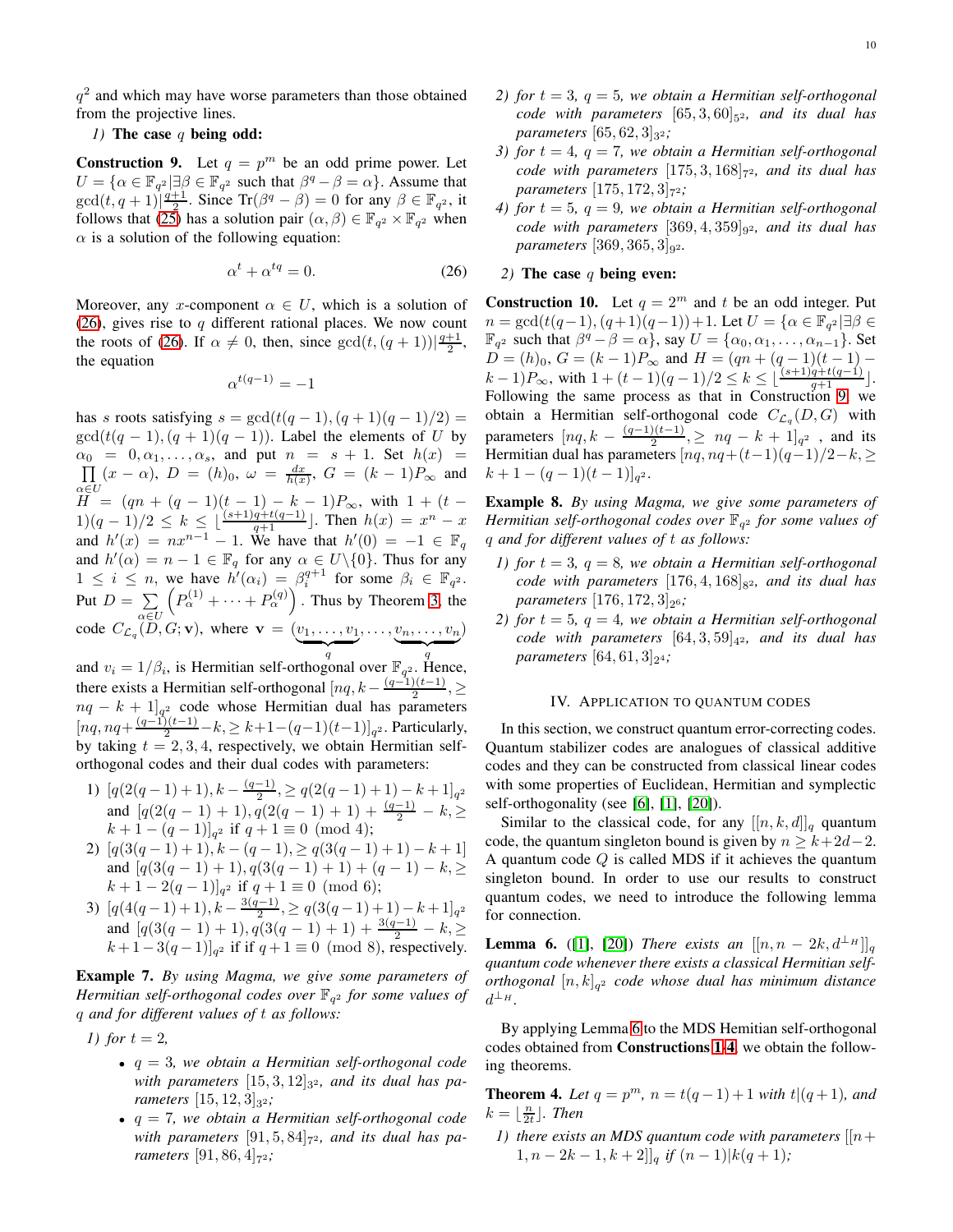*2) there exists an MDS quantum code with parameters*  $[[n, n-2k-1, k+2]]$ <sub>a</sub> if  $(n-1)$  |k(q + 1)*.* 

Remark 1. *First recall that the minimum distance of the quantum MDS codes* [\[8\]](#page-12-10) *is*  $d \leq \lfloor \frac{n+q-1}{q+1} \rfloor + 2 \leq 4$  *if* n = 2q − 1*. Quantum MDS codes in Theorem [4](#page-9-4) have larger*  $minimum$  distances  $(\lfloor \frac{n}{4} \rfloor + 2)$  than the known codes in the *literature* ([\[8\]](#page-12-10), [\[17\]](#page-12-3)), for instance, for  $q = 13$  and  $n = 25$ , we *obtain an MDS quantum code with parameters*  $[[25, 11, 8]]_{13}$ , *and the minimum distance of this code is even larger that obtained from the implicit construction [\[12\]](#page-12-8) which is only* 7*. For*  $q \geq 13$ *, our explicitly constructed codes have better minimum distances than those [\[12\]](#page-12-8) (see Table [II\)](#page-11-1)*

<span id="page-10-2"></span>**Theorem 5.** Let  $q = p^m$  and  $1 \leq k \leq \lfloor \frac{N+q-1}{q+1} \rfloor$ . If one of *the following condition holds*

- <span id="page-10-1"></span><span id="page-10-0"></span>*i*)  $(N-1)|(q^2-1)$ ,
- <span id="page-10-3"></span>*ii*)  $N = (t+1)n + 1$ *,*  $n|(q^2-1)$ *,*  $n_2 = \frac{n}{\gcd(n,q+1)}$ *,*  $1 \le t \le$  $q-1$  $\frac{n-1}{n_2}-1,$ *iii*)  $N = tq, 1 \le t \le q$ .

*Then,*

- *1) there exists an MDS quantum code with parameters*  $[[N, N - 2k, k+1]]_q;$
- 2) there exists an MDS quantum code with parameters  $[|N +$  $1, N - 2k - 1, k + 2$ ]]<sub>*q*</sub> if  $k(q + 1) = N - 1$ ;
- *3) there exists an MDS quantum code with parameters*  $[|N +$  $1, N+1-2k, k+2$ ]]<sub>q</sub> if  $N-1+q \neq k(q+1) \neq N-1$ .

*Moreover, for*  $k_0 = \lfloor \frac{n+q-1}{q+1} \rfloor$  and  $(n-1)|(q^2-1)$ *, there exists an MDS quantum code with parameters*  $[[n', n'-2k, k+1]]_q$ , *where*  $n' = n$  *or*  $n' = n + 1$  *and*  $k \ge k_0 + 2$ *, if*  $(n-1)$   $/k_0(q+1)$ 1),  $(n-1)/(k_0+1)(q+1)$  *and*  $2k_0+q \leq n$ .

**Remark 2.** For length  $N = tq$ , our codes with parameters  $[[N, N-2k, k+1]]$ <sub>a</sub> were already obtained in [\[8\]](#page-12-10). For some *intermediate lengths, the parameters of our MDS quantum codes from families [i\)](#page-10-0)[-ii\)](#page-10-1) are new compared to [\[8\]](#page-12-10), [\[17\]](#page-12-3) while the parameters for the maximal length* q <sup>2</sup> + 1 *were already obtained in [\[2\]](#page-11-2), [\[8\]](#page-12-10), [\[10\]](#page-12-4), [11], [\[12\]](#page-12-8), [\[14\]](#page-12-5), [\[17\]](#page-12-3), [\[19\]](#page-12-6), [21], [\[18\]](#page-12-7). To see that our constructions produce new parameters, let us make some comparisons on some code lengths. First recall that the code lengths in [\[8\]](#page-12-10) are of two possible forms (see Table [I\)](#page-1-0), say*  $N = tq$  *or*  $N = t(q + 1) + 2$ *.* 

- *1) for*  $q = 23$  *and*  $n = 67$ *, we obtain from, Theorem* [5](#page-10-2) *i*) *1*), a quantum code with parameters  $[[67, 61, 4]]_{23}$ , and *fromTheorem [5](#page-10-2) [i\)](#page-10-0) 3), a quantum code with parameters*  $[[67, 59, 5]]_{23}$ *. However, in* [\[17\]](#page-12-3)*, there does not exist any code quantum code of length* 67 *over*  $\mathbb{F}_{23}$  *since only the condition*  $67 = 3(q - 1) + 1$  *holds but*  $q \equiv 2$ (mod 6) *does not hold (see also Table [I\)](#page-1-0). The codes in* [\[8,](#page-12-10) Theorem 2] have parameters  $\begin{bmatrix} 69,63,4 \end{bmatrix}$ <sub>23</sub> and  $[[74, 61, 5]]_{23}$ , and thus their parameters are worse than *ours if the puncturing rules [\[12\]](#page-12-8) are applied.*
- *2)* for  $q = 17$ ,  $n = 12$  and  $t = 2$ , we obtain, from Theorem [5](#page-10-2) *ii*) 1), a quantum code with parameters  $[[25, 21, 3]]_{17}$ , and *from Theorem [5](#page-10-2) [ii\)](#page-10-1) 2), a quantum code with parameters*  $[[26, 20, 4]]_{17}$ *, while the codes in [\[17\]](#page-12-3) can not produce any parameters for this length since, for some positive integer* t,  $t(17 + 1) + 2$  *is a bit far from* 25*. In* [\[8\]](#page-12-10),

*among the code lengths closer to* 25*, there are only two quantum codes which have parameters*  $[[20, 13, 3]]_{17}$  *and*  $[[34, 30, 3]]_{17}$ . Hence, our codes are new compared to *[\[17\]](#page-12-3) and [\[8\]](#page-12-10). More parameters of quantum codes over* F<sup>17</sup> *and* F<sup>19</sup> *from Theorems [5](#page-10-2) [ii\)](#page-10-1) 1)-3) are given in Table [II.](#page-11-1)*

- *3) For*  $q = 7$  *and*  $n = 21$ *, the maximum distance of* [\[8\]](#page-12-10) *is just* 4*, but our code from Theorem [5](#page-10-2) [iii\)](#page-10-3) 2) can take* 5*, more precisely the code* [\[8\]](#page-12-10) has parameters  $[[21, 15, 4]]_7$ *while our parameters are*  $[[21, 13, 5]]_7$ *. It should be noted that the code lengths [\[17\]](#page-12-3) are a bit far from* 21*. Following a similar discussion, we infer that more parameters of our codes over*  $\mathbb{F}_7$ ,  $\mathbb{F}_8$  *and*  $\mathbb{F}_9$  *from Theorem [5](#page-10-2) [iii\)](#page-10-3)* 2)-3) *are new compared to [\[17\]](#page-12-3), [\[8\]](#page-12-10) (see Table [II\)](#page-11-1).*
- *4) When the maximal dimension* k *(of the original MDS code with parameters*  $[n, k]$ *) satisfies*  $n - 1 + q \neq k(q + 1) \neq$ n−1*, our embedding Lemma [4](#page-3-5) may still be applicable for second time (even more than two times), that is, an MDS*  $H$ ermitian self-orthogonal  $[n, k+1]_{q^2}$  code can be em*bedded into an MDS Hermitian self-orthogonal code with* parameters  $[n,k{+}2]_{q^2}$  or  $[n{+}1,k{+}2]_{q^2}$  and thus an MDS *quantum code with parameters*  $[[n, n - 2(k+2), k+3]]_q$ *or*  $[[n+1, n+1-2(k+2), k+3]]_q$ *. However, we do not know under which conditions* n, k, q *that the embedding construction works. We provide some generator matrices of the MDS Hermitian self-orthogonal codes obtained from such an embedding in the appendix, and also the corresponding MDS quantum codes in Table [II.](#page-11-1)*

By applying Lemma [6](#page-9-3) to the Hermitian self-orthogonal codes obtained from Construction [5](#page-7-3), we obtain the following result.

<span id="page-10-4"></span>**Theorem 6.** Let  $q = 2^s$  and  $2 \leq k \leq \lfloor \frac{2n+1+q}{q+1} \rfloor$ . If Assumption 1 *holds, then there exists a quantum code with parameters*  $[[2n, 2n - 2k + 2, k - 1]]_q$ *, where*  $n = q^2 + 2q$ *.* 

**Remark 3.** *Note that for*  $q = 2^m$  *our quantum code lengths (*q <sup>2</sup> + 2q*) in Theorem [6](#page-10-4) are much bigger than those [\[16\]](#page-12-15)*  $(≤ q + [2√q] - 5)$ . For  $q = 4$ , the possible parameters [\[16\]](#page-12-15) *with the maximum length are*  $[[3,1,2]]_4$  *while our parameters*  $\int$  *are*  $[[20, 12, 4]]$ <sub>4</sub> which are much better than [\[16\]](#page-12-15) and also new *compared to [\[5\]](#page-11-0). The generator matrix of the classical Hermitian self-orthogonal code, used to construct the*  $[[20, 12, 4]]_4$ *code, is given in Example [6.](#page-8-2) For other parameters compared to [\[5\]](#page-11-0), see Table [III.](#page-12-16)*

By applying Lemma [6](#page-9-3) to the Hermitian self-orthogonal codes obtained from Construction [6](#page-8-3), we obtain the following result.

<span id="page-10-5"></span>**Theorem 7.** Let  $q = 2^m, m \ge 2$  and  $1 + q/2 \le k \le$  $\lfloor \frac{2N+2q-1}{q+1} \rfloor$ *. Then* 

- *1*) for  $N = q^2$ , there exists a quantum code with parameters  $[[2N, 2N - 2k + q, \geq k - q + 1]]_q$  *code*;
- *2) for*  $(N-1)|(q^2-1)$ *, there exists a quantum code with parameters*  $[[2N, 2N - 2k + q] \ge k - q + 1]_q$  *code.*

**Remark 4.** For intermediate lengths, say 2N with  $N\left|\frac{q^2-1}{2},\right|$ *the code parameters obtained from Theorem [7](#page-10-5) are new compared to [\[15\]](#page-12-11) since [\[15\]](#page-12-11) did not consider these lengths.*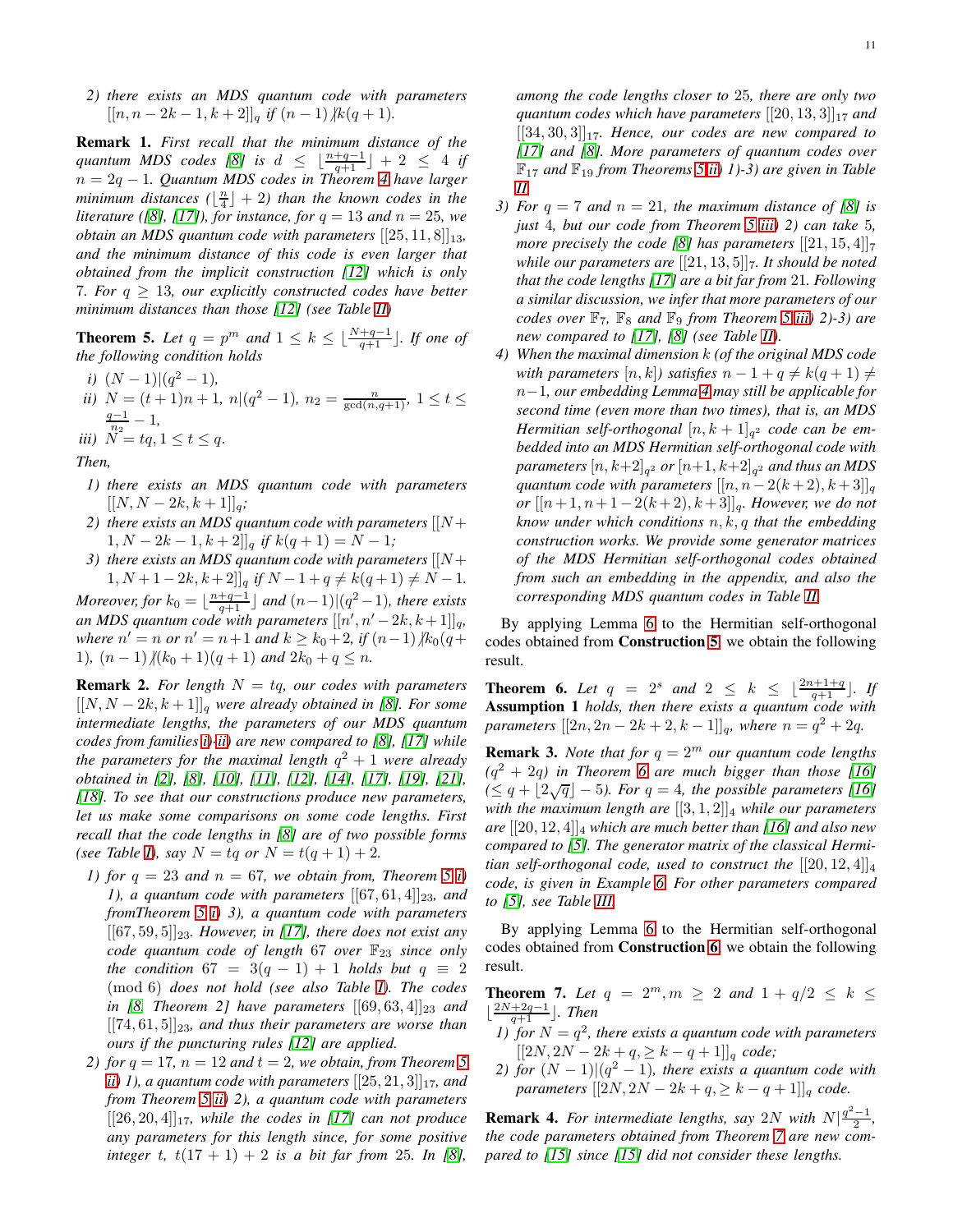By applying Lemma [6](#page-9-3) to the Hermitian self-orthogonal codes obtained from Construction [7](#page-8-4), we obtain the following result.

<span id="page-11-3"></span>**Theorem 8.** Let  $q = p^m \ge 4$  and  $1 + q(q - 1)/2 \le k \le$ ⌊  $\frac{Nq+q^2-1}{q+1}$ ]. Then, there exists a quantum  $[[Nq, Nq-2k+1]$  $q(q-1), \geq k+1-q(q-1)$ ]]<sub>q</sub> code if one of the following *condition holds*

*i)* 
$$
(N-1)|(q^2 - 1)
$$
,  
\n*ii)*  $N = (t + 1)n + 1$ ,  $n|(q^2 - 1)$ ,  $n_2 = \frac{n}{\gcd(n, q+1)}$ ,  $1 \le t \le \frac{q-1}{n_2} - 1$ ,  
\n*iii)*  $N = tq$ ,  $1 \le t \le q$ .

Remark 5. *Theorem [8](#page-11-3) enables constructions of quantum codes with different lengths. However, for small lengths, the minimum distances of the constructed codes may stay a bit far from the Singleton bound. For* q = 5*, we obtain some new quantum codes with parameters*  $[[95, 89, 3]]_5$ ,  $[[95, 87, 3]]_5$  $[[95, 83, 4]]_5$ *, and these parameters improve those*  $[[97, 87, 3]]_5$  $[[96, 82, 4]]$ <sub>5</sub> *of the good quantum codes in the database* [\[5\]](#page-11-0)*.* 

By applying Lemma [6](#page-9-3) to the Hermitian self-orthogonal codes obtained from Construction [8](#page-8-5), we obtain the following result.

<span id="page-11-4"></span>**Theorem 9.** Let  $q = p^m \ge 4$  and  $1 + \frac{(q-1)^2}{4} \le k \le$  $\lfloor \frac{s+(q-1)^2/2+q-1}{q+1} \rfloor$ . Then, there exists a quantum  $\lfloor [s, s-2k+q-1]^2 \rfloor$  $\frac{(-1)^2}{2}$ ,  $\geq k+1-\frac{(q-1)^2}{2}$  $\frac{[-1]}{2}$ ]<sub>q</sub> code.

Remark 6. *By using Magma, we obtain, from Theorem [9,](#page-11-4) a quantum code with parameters*  $[[15, 9, 3]]_3$ *, and these parameters are the same as those in [\[5\]](#page-11-0). For* q *small, our Theorem [9](#page-11-4) produces many good quantum codes due to the fact that the classical Hermitian self-orthogonal codes and their dual codes have good minimum distances in the sense that the minimum distances are closer to the Singleton bound than those in Theorem [8,](#page-11-3) for instance, we obtain a*  $[175, 169, 3]$ <sub>7</sub> *code while the code* [\[5\]](#page-11-0) has parameters  $[[171, 169, 2]]_7$  *(see Table [III\)](#page-12-16).*

By applying Lemma [6](#page-9-3) to the Hermitian self-orthogonal codes obtained from Constructions [9](#page-9-2)[-10](#page-9-5), we obtain the following result.

<span id="page-11-5"></span>**Theorem 10.** Let  $q = p^m \ge 4$  and t be a positive integer such *that*  $gcd(t, (q + 1))|\frac{q+1}{2}$ *. Put*  $s = gcd(t(q - 1), (q + 1)(q - 1))$ *and*  $1 + (t - 1)(q - 1)/2 \le k \le \lfloor \frac{(s+1)q+t(q-1)}{q+1} \rfloor$ . *Then, there exists a quantum*  $[(s+1)q, (s+1)q-2k+(t-1)(q-1)]$  $k+1-(t-1)(q-1)$ ]<sub>q</sub> code if one of the following condition *holds:*

*i)* q *is odd, and* t *is any positive integer;*

*ii)* q *is even, and* t *is an odd positive integer.*

Remark 7. *We obtain some quantum codes whose pa-rameters improve those in [\[5\]](#page-11-0), for instance,*  $[[91, 81, 4]]_7$ ,  $[176, 168, 3]$ <sub>8</sub>,  $[369, 361, 3]$ <sub>9</sub> *codes while the parameters* [\[5\]](#page-11-0) are  $[[176, 165, 3]]_8$ ,  $[[90, 80, 3]]_7$ ,  $[[176, 165, 3]]_8$  $[[381, 361, 3]]_9.$ 

## <span id="page-11-1"></span>TABLE II SOME MDS QUANTUM CODES,  $*$ : NEW COMPARED TO [\[8\]](#page-12-10), [\[10\]](#page-12-4), [11],

[\[12\]](#page-12-8), [\[17\]](#page-12-3),  $[22]$ ,  $^+$ : Obtained in the implicit constructions [12] BUT NEW COMPARED TO THE EXPLICIT CONSTRUCTIONS [\[8\]](#page-12-10), [\[17\]](#page-12-3)

| Theorem $5 \overline{1}$ (2)-3)                                                                                                                                                                                                                                                             | Theorem 4                                                                                                                                                                                                                                                                             |
|---------------------------------------------------------------------------------------------------------------------------------------------------------------------------------------------------------------------------------------------------------------------------------------------|---------------------------------------------------------------------------------------------------------------------------------------------------------------------------------------------------------------------------------------------------------------------------------------|
| $[[9,3,4]]^+$<br>[[13, 7, 4]]<br>$[[17, 11, 4]]_{0}^{+}$<br>$[[21, 15, 4]]_{11}^+$<br>$[[25, 19, 4]]_{12}^+$<br>$[[33, 27, 4]]_{17}^{+}$<br>$[[37, 31, 4]]_{19}^{+}$<br>$[[45, 39, 4]]_{23}^{+}$<br>$[[49, 43, 4]]_{25}^{+}$<br>$[[53, 47, 4]]_{27}^{+}$                                    | $[[9,3,4]]^+$<br>$[[14, 6, 5]]^+$<br>$[[17, 7, 6]]^+_{0}$<br>$[[22, 10, 7]]_{11}^+$<br>$[[25, 11, 8]]_{13}^*$<br>$[[33, 15, 10]]_{17}^*$<br>$[[38, 18, 11]]_{19}^*$<br>$[[46, 22, 13]]_{23}^*$<br>$[[49, 23, 14]]_{25}^*$<br>$[[54, 26, 15]]_{27}^*$                                  |
| Theorem 5 ii) $1$ , $n = 12$                                                                                                                                                                                                                                                                | Theorem 5 ii) 2)-3), $n = 12$                                                                                                                                                                                                                                                         |
| $[[49, 43, 4]]_{17}^{+}$<br>$[[61, 53, 5]]_{17}^{+}$<br>$[[73, 65, 5]]_{17}^{+}$<br>$[[85, 75, 6]]_{17}^{+}$<br>$[[97, 85, 7]]_{17}^{+}$                                                                                                                                                    | $\overline{[[49, 41, 5]]_{17}^+}$<br>$[[62, 52, 6]]_{17}^{+}$<br>$[[74, 64, 6]]_{17}^{+}$<br>$[[85, 73, 7]]_{17}^{+}$<br>$[[97, 83, 8]]_{17}^{+}$                                                                                                                                     |
| Theorem $5$ iii) $2$ )-3)                                                                                                                                                                                                                                                                   | Subcode embedding                                                                                                                                                                                                                                                                     |
| $[[21, 13, 5]]^+$<br>[[28, 18, 6]]<br>$[[36, 24, 7]]^+$<br>$[[16, 10, 4]]^+$<br>$[[24, 16, 5]]^+$<br>$[[32, 22, 6]]^+_{8}$<br>[[40, 28, 7]]<br>$[[48, 34, 8]]^+_{\rm s}$<br>$[[18, 12, 4]]^+_{\alpha}$<br>[[27, 19, 5]]<br>[[36, 26, 6]]<br>[[45, 33, 7]] <sub>0</sub><br>$[[54, 40, 8]]0+$ | $[[22, 12, 6]]^+$<br>$[[16,8,5]]^+_{8},[[16,6,6]]^+_{8}$<br>$[[24, 14, 6]]^+_{8}$ , $[[24, 12, 7]]^+_{8}$<br>$[32, 20, 7]^+$<br>$[[18, 10, 5]]9+, [[18, 8, 6]]9+$<br>$[[27, 17, 6]]_9^+$ , $[[28, 16, 7]]_9^+$<br>$[[36, 24, 7]]9+$<br>[[45, 31, 8]] <sub>9</sub><br>$[[55, 39, 9]]+$ |

## APPENDIX

The following matrices are the generator matrices of the MDS Hermitian self-orthogonal  $[n, k]_{q^2}$  codes that give rise to MDS quantum codes in Table [II\)](#page-11-1). The matrices are written in the systematic form  $(I|A_{\mathbb{F}_{q^2}})$  for embedding the subcodes in Theorem [5](#page-10-2) [iii\)](#page-10-3) 2)-3) and in the systematic form  $(I|A_{\mathbb{F}_{q^2}}|B_{\mathbb{F}_{q^2}})$ for Theorem [4,](#page-9-4) where the identity matrix  $I$  is omitted.

#### **REFERENCES**

- [1] A. Ashikhmin and E. Knill, "Nonbinary quantum stabilizer codes," *IEEE Trans. Inf. Theory,* vol. 47, no. 7, pp. 3065–3072, Nov. 2001.
- <span id="page-11-2"></span>[2] S. Ball, "Some constructions of quantum MDS codes," *Des. Codes Cryptogr.* vol. 89, pp. 811–821, 2021.
- [3] W. Bosma and J. Cannon, *Handbook of Magma Functions*, Sydney, 1995.
- [4] J. Bierbrauer and Y. Edel, "Quantum twisted codes," *J. Comb. Designs,* vol. 8, pp. 174–188, 2000.
- <span id="page-11-0"></span>[5] J. Bierbrauer and Y. Edel, "Some good quantum twisted codes," https://www.mathi.uniheidelberg.de/ yves/Matritzen/QTBCH/QTBCHIndex.html
- [6] A. R. Calderbank, E. M. Rains, P. W. Shor and N. J. A. Sloane, "Quantum error correction via codes over GF(4)," *IEEE Trans. Inf. Theory,* vol. 44, no. 4, pp. 1369–1387, July 1998.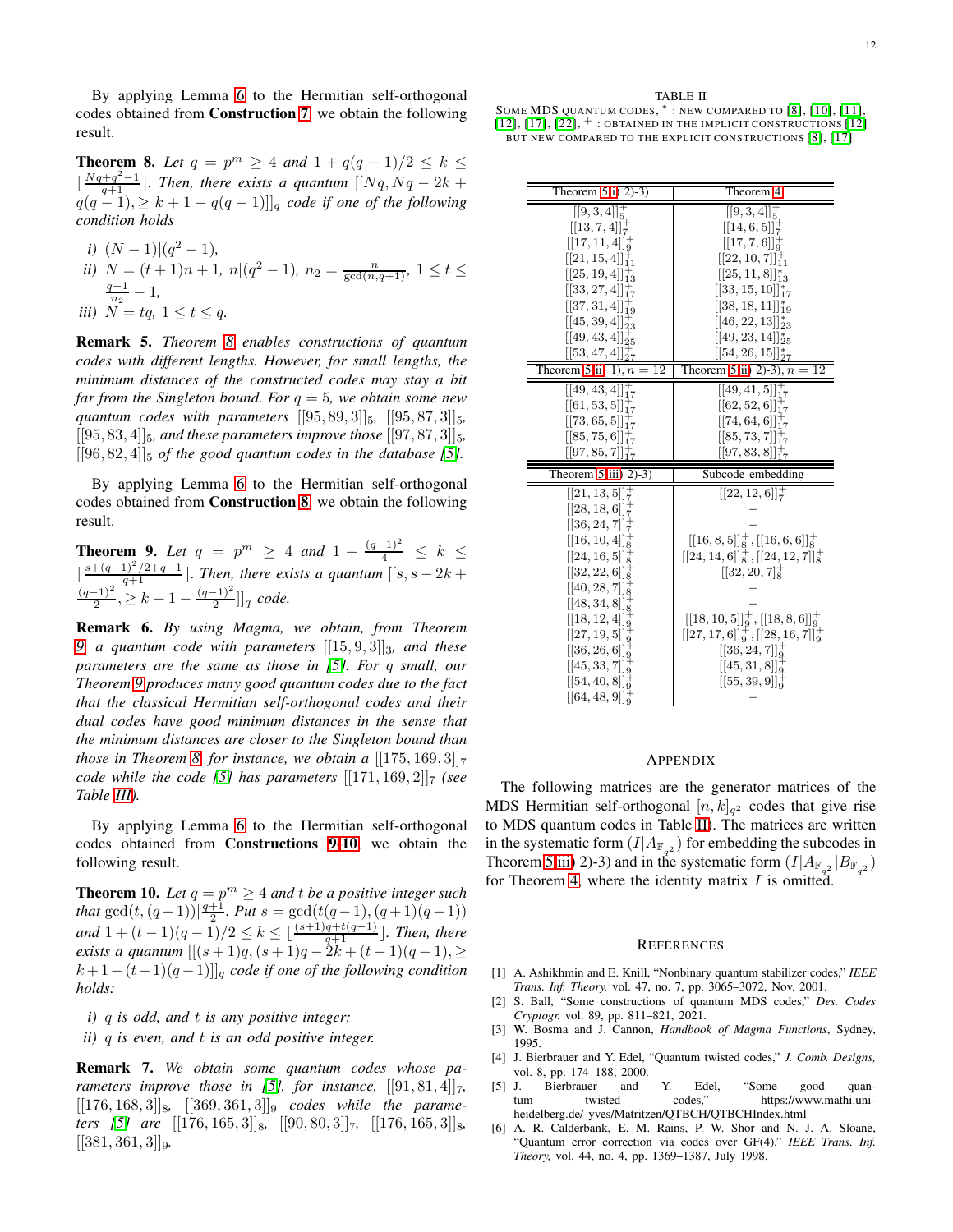<span id="page-12-16"></span>TABLE III SOME QUANTUM CODES,  $*$ : NEW COMPARED TO [\[5\]](#page-11-0), [\[15\]](#page-12-11), [\[16\]](#page-12-15)

| Theorem 6                                                                                                                                 | Parameters<br>51                                                                                     |
|-------------------------------------------------------------------------------------------------------------------------------------------|------------------------------------------------------------------------------------------------------|
| $\vert\vert 24, 18, 3 \vert\vert_4^*$<br>$[[20, 12, 4]]_4^*$<br>[[80, 64, 8]]<br>$[[288, 228, 30]]_{24}^*$<br>$[[1088, 884, 102]]_{25}^*$ | $\vert \vert 22, 17, 3 \vert \vert_4$<br>$[[21, 13, 4]]_4$<br>$[[85, 45, 8]]_8$                      |
| Theorem 8                                                                                                                                 | 51<br>Parameters                                                                                     |
| $[[64, 58, 3]]_4$<br>$[[95, 89, 3]]_5^*$<br>[[95, 87, 3]]<br>[[95, 85, 3]]<br>[[95, 83, 4]]                                               | $[[63, 58, 3]]_4$<br>$[[97, 87, 3]]_5$<br>$[[97, 87, 3] _5$<br>$[[96, 82, 4]]_5$                     |
| Theorem 9                                                                                                                                 | Parameters<br>15                                                                                     |
| $[15, 9, 3]$ <sub>3</sub><br>[[65, 59, 3]]<br>[[65, 51, 5]]<br>$[$ [65, 49, $\geq 5$ ][5<br>$[[175, 169, 3]]^*_{7}$                       | $[[15, 9, 3]]_3$<br>$[[63, 58, 3]]_5$<br>$[[63, 49, 6]]_5$<br>$\vert\vert 171, 169, 2 \vert\vert_7$  |
| Theorem 10                                                                                                                                | Parameters<br>151                                                                                    |
| $[64, 58, 3]_4$<br>$[[91, 81, 4]]_{7}^{*}$<br>[[176, 168, 3]]<br>$[[63, 55, 3]]_9$<br>[[369, 361, 3]]                                     | $[64, 59, 3]_4$<br>$[[90, 80, 3]]_7$<br>$[[176, 165, 3]]_8$<br>[[62, 55, 3]]9<br>$[[381, 361, 3]]_9$ |

- <span id="page-12-2"></span>[7] Y. Driencourt and H. Stichtenoth, "A criterion for self-duality of geometric codes," *Communications in Algebra,* 1989, vol. 17(4), pp. 885–898.
- <span id="page-12-10"></span>[8] W. Fang and F.-W. Fu, "Two new classes of quantum MDS codes," *Finite Fields Appl.*, vol. 53, pp. 85–98, Sep. 2018.
- <span id="page-12-9"></span>[9] K. Feng, S. Ling, C. Xing, "Asymptotic bounds on quantum codes from algebraic geometry codes," *IEEE Trans. Inf. Theory,* vol. 52, no. 3, pp. 986–991, 2006.
- <span id="page-12-4"></span>[10] M. Grassl and T. Beth, "Quantum BCH codes," *Proceedings of International Symposium on Theoretical Electrical Engineering Magdeburg*, pp. 207–212, Oct. 1999. DOI:10.1109/ICCES.2008.4772987
- [11] M. Grassl, T. Beth and M. Röttler, "On optimal quantum codes," Int. J. *Quantum Inf.,* vol. 2, no. 1, pp. 757–775, 2004.
- <span id="page-12-8"></span>[12] M. Grassl and M. Rötteler, "Quantum MDS codes over small fields," 2015 IEEE International Symposium on Information Theory (ISIT), 2015, pp. 1104–1108.
- <span id="page-12-0"></span>[13] V. D. Goppa, "Algebraico-geometric codes," *Math. USSR-lvz.* 21(1) (1983) 75–91.
- <span id="page-12-5"></span>[14] G. G. L. Guardia, "New quantum MDS codes," *IEEE Trans. Inform. Theory,* vol. 57, no. 8, pp. 5551–554, 2011.
- <span id="page-12-11"></span>[15] L.F. Jin, "Quantum Stabilizer Codes from Maximal Curves," *IEEE Trans. Inf. Theory,* vol. 60, no. 1, pp. 313–316, Jan. 2014.
- <span id="page-12-15"></span>[16] L.F Jin and C. Xing, "Euclidean and Hermitian Self-Orthogonal Algebraic Geometry Codes and Their Application to Quantum Codes," *IEEE Trans. Inf. Theory,* vol. 58, no. 8, pp. 5484–5489, Aug. 2012.
- <span id="page-12-3"></span>[17] L.F. Jin and C.P. Xing, "A Construction of New Quantum MDS Codes," *IEEE Trans. Inf. Theory,* vol. 60, no. 5, pp. 2921–2925, May 2014
- <span id="page-12-7"></span>[18] L.F. Jin, L. San, J.Q. Luo and C.P. Xing, "Application of Classical Hermitian Self-Othogonal MDS Codes to Quantum MDS Codes," *IEEE Trans. Inf. Theory,* vol. 56, no. 8, pp. 4735–4740, Sep. 2010.
- <span id="page-12-6"></span>[19] X. Kai and S. Zhu, "New quantum MDS codes from negacyclic codes," *IEEE Trans. Inform. Theory*, vol. 59, no. 2, pp. 1193–1197, 2012.
- [20] A. Ketkar, A. Klappenecker, S. Kumar and P. Sarvepalli, "Nonbinary stabilizer codes over finite fields," *IEEE. Trans. Inform. Theory,* vol. 52, no. 11, pp.4892–4914, Nov. 2006.
- [21] Z. Li, L. J. Xing and X. M. Wang, "Quantum generalized Reed-Solomon codes: unified framework for quantum MDS codes," *Phys. Rev. A,* vol. 77, pp. 012308-1–12308-4, 2008.
- <span id="page-12-17"></span>[22] R. Li and Z. Xu, "Construction of  $[[n, n-4, 3]]_q$  quantum codes for odd prime power q," *Physical Review A,* vol. 82, pp. 052316, Nov. 2010.
- <span id="page-12-13"></span>[23] A. Menezes, "Elliptic Curve Public Key Cryptosystems," *Kluwer Academic Publishers,* 1993.
- <span id="page-12-14"></span>[24] H. Stichtenoth, "Über die Automorphismengruppe eines algebraischen Funktionenkörpers von Primzahl-charakteristik," Teil II, Arch. Math. 24, pp. 615–631, 1973.
- <span id="page-12-12"></span><span id="page-12-1"></span>[25] H. Stichtenoth, "Self-dual Goopa codes," *Journal of Pure and Applied Algebra,* 55 (1988), pp. 199–211.
- [26] H. Stichtenoth, "Algebraic function fields and codes," Springer, 2008.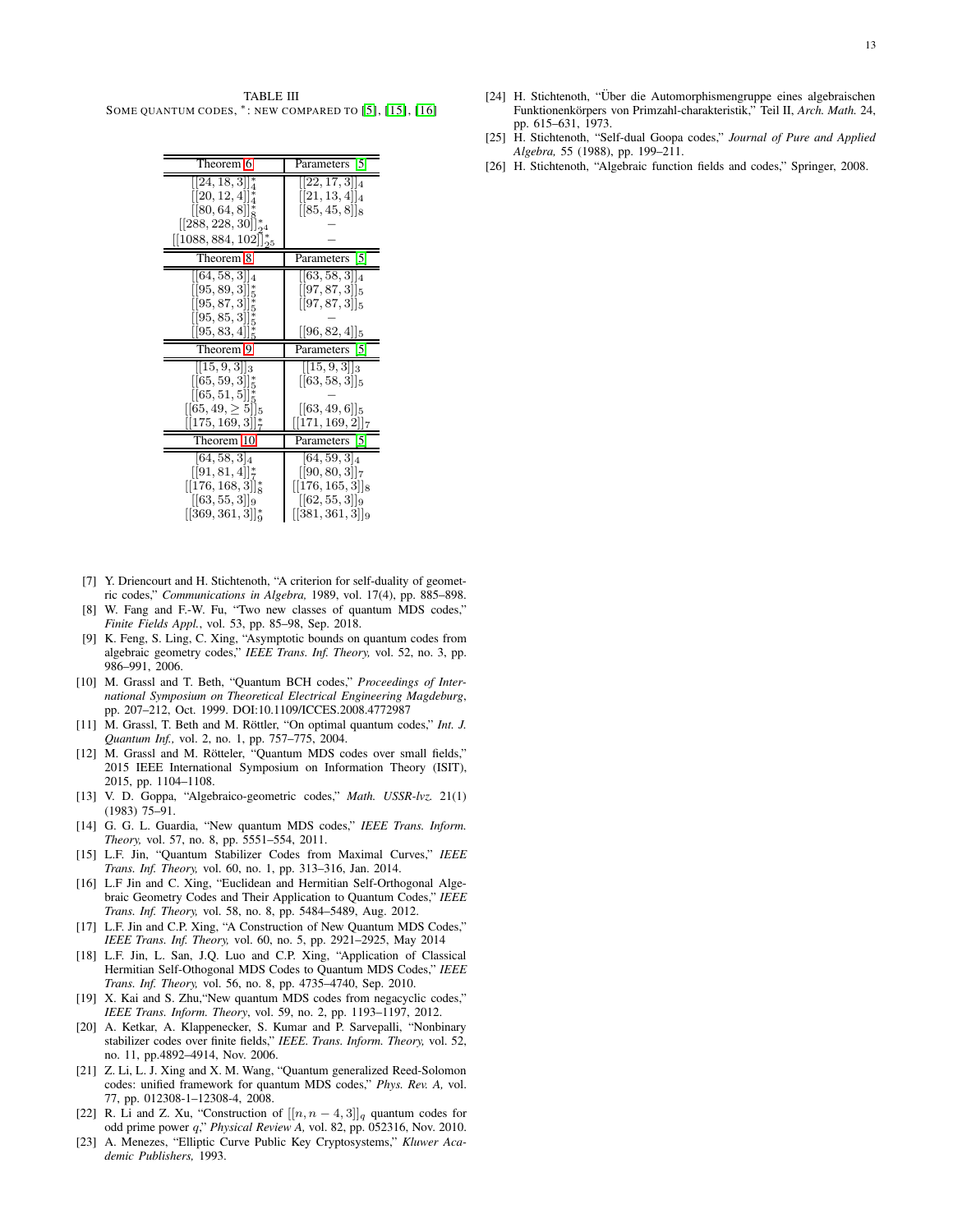$\sqrt{2}$  $\overline{\phantom{a}}$  $\theta^{35}$   $\theta$  $\begin{array}{cccc} 35 & \theta^{35} & \theta^{37} & \theta \\ 6 & \theta^{4} & \theta^{5} & \theta \\ 19 & 3 & 3 & \theta \\ 26 & 2 & \theta^{6} & \theta \\ 45 & 4 & \theta^{11} & \theta \end{array}$  $\begin{array}{ccc} 2 & \theta^{14} & \theta \\ 12 & \theta^{9} & \theta \end{array}$  $\begin{array}{cccc} 14 & \theta^{44} & \theta^{19} & \theta\\ 9 & \theta^{28} & \theta^{6} & \theta\\ 47 & \theta & \theta^{17} & \theta\\ 20 & \theta^{37} & \theta^{27} & \theta\\ \theta^{17} & \theta^{21} & \theta \end{array}$  $\begin{array}{ccc} 46 & & \theta \\ 5 & & \theta \\ 6 & & \theta \\ 12 & & \theta \\ 41 & & \theta \end{array}$  $\begin{array}{ccc} 42 & & \theta \\ 18 & & \theta \\ 11 & & \theta \\ 3 & & \theta \\ 29 & & \theta \end{array}$  $\begin{array}{ccc} 37 & & \theta \\ 15 & & \theta \\ 37 & & \theta \\ 34 & & \theta \\ 36 & & \theta \end{array}$  $\begin{array}{cccc} 18 & \theta & \theta^{26} & \theta \\ 26 & 1 & \theta^{23} & \theta \\ 42 & \theta^{36} & \theta^{6} & \theta \\ 19 & 2 & \theta^{15} & \theta \\ 30 & \theta^{17} & 3 & \theta \end{array}$  $\begin{array}{ccc} 10 & & \theta \\ 35 & & \theta \\ 11 & & \theta \\ 33 & & \theta \\ 30 & & \theta \end{array}$  $\begin{array}{ccc} 4 & & \theta \ 46 & & \theta \ 3 & & \theta \ 3 & & \theta \end{array}$  $\begin{array}{ccc} 2 & 4 \\ 38 & 4 \\ 27 & 6 \\ 12 & 6 \end{array}$  $\begin{matrix} \theta^6 & \theta\\ \theta^{19} & 3\\ \theta^{26} & 2\\ \theta^{45} & 4 \end{matrix}$  $\begin{array}{ccc} 12 & & \theta \\ 20 & & \theta \\ 36 & & \theta \end{array}$ 28 θ  $\begin{matrix} 23 & \theta \\ 6 & \theta \\ 15 & \theta \end{matrix}$ 42 θ  $\begin{array}{ccc} 26 & 2 & \theta \\ 45 & 4 & \theta \end{array}$  $\begin{array}{ccc} 36 & \theta^{20} & \theta \\ 13 & 3 & \theta \end{array}$  $\begin{array}{cc} 37 & \theta \\ 17 & \theta \end{array}$ 30 θ  $\begin{array}{l} \theta^2 \\ \theta^{38} \\ \theta^{27} \\ \theta^{12} \\ 2 \end{array}$ Λ  $\Bigg)_{\mathbb{F}_{7^2}}$ ,  $\sqrt{ }$  $\overline{\phantom{a}}$  $\begin{array}{ccc} \theta^3 & \theta\\ \theta^{58} & \theta\\ \theta^{19} & \theta\\ \theta^{24} & \theta \end{array}$ 14 θ<br>
11 θ<br>
45 θ<br>
13 θ  $\begin{array}{ccc} 32 & \theta\\ 49 & \theta\\ 39 & \theta\\ 35 & \theta \end{array}$  $\begin{array}{ccc} 7 & & \theta\\ 32 & & \theta\\ 31 & & \theta\\ 22 & & \theta \end{array}$  $\begin{array}{ccc} 34 & & \theta \\ 49 & & \theta \\ 14 & & \theta \\ 28 & & \theta \end{array}$  $\begin{array}{ccc} 33 & & \theta \\ 60 & & \theta \\ 43 & & \theta \\ 4 & & \theta \end{array}$  $\begin{array}{ccc} 40 & & \theta \\ 22 & & \theta \\ 38 & & \theta \\ 7 & & \theta \end{array}$  $\begin{array}{ccc} 50 & & \theta \\ 37 & & \theta \\ 25 & & \theta \\ 31 & & \theta \end{array}$  $\begin{array}{ccc} 53 & & \theta \\ 4 & & \theta \\ 15 & & \theta \\ 38 & & \theta \end{array}$  $\begin{array}{ccc} 22 & & \theta \\ 35 & & \theta \\ 4 & & \theta \\ 22 & & \theta \end{array}$  $\begin{array}{ccc} 31 & & \theta \\ 39 & & \theta \\ 48 & & \theta \\ 4 & & \theta \end{array}$ 51 16 54 4 ╲  $\begin{bmatrix} \theta^{10} \\ \theta^{54} \\ \theta^4 \end{bmatrix}_{\mathbb{F}_{8^2}}$ ,  $\sqrt{2}$  $\overline{\phantom{a}}$  $\begin{array}{ccc} \theta^{27} & \theta\\ \theta^{58} & \theta\\ \theta^{22} & \theta\\ \theta^{8} & \theta\\ \theta^{14} & \theta \end{array}$  $\begin{array}{ccc} 59 & & \theta\\ 47 & & \theta\\ 30 & & \theta\\ 44 & & \theta\\ 38 & & \theta \end{array}$  $\begin{matrix} 10 & & \theta\ 6 & & \theta\ 61 & & \theta\ \end{matrix}$  $\begin{array}{ccc} 25 & & \theta \\ 11 & & \theta \\ 32 & & \theta \end{array}$  $\begin{matrix} 10 & \theta^{25} & \theta^{11} & \theta\cr 6 & \theta^{11} & \theta^{9} & \theta\cr \theta^{32} & \theta^{48} & \theta\cr \tau & \theta & \theta^{27} & \theta\cr \end{matrix}$  $\begin{array}{cccc} 11 & \theta^{49} & \theta^{31} & \theta \\ \theta & \theta^{2} & \theta^{52} & \theta \\ 48 & \theta^{11} & \theta^{33} & \theta \\ 27 & \theta^{61} & \theta^{57} & \theta \\ 54 & \theta & \theta^{13} & \theta \end{array}$  $\begin{array}{ccc} 31 & \theta\\ 52 & \theta\\ 33 & \theta\\ 57 & \theta \end{array}$  $\begin{array}{ccc} 35 & & \theta \\ 20 & & \theta \\ 24 & & \theta \\ 2 & & \theta \\ 23 & & \theta \end{array}$  $\begin{array}{ccc} 2 & \theta\\ 49 & \theta\\ 11 & \theta\\ 47 & \theta\\ 56 & \theta \end{array}$  $\begin{array}{ccc} 55 & & \theta \\ 34 & & \theta \\ 36 & & \theta \\ 10 & & \theta \\ 6 & & \theta \end{array}$ 25 24 55 23 28 17 θ 49 θ  $\overline{\phantom{a}}$  $\begin{array}{ccc} \mathbb{F}_82 & \theta\\ \theta^{12} & \theta\\ \theta^{21} & \theta\\ \theta^{20} & \theta\\ \theta^{39} & \theta \end{array}$ ,  $\sqrt{ }$  $\overline{\phantom{a}}$  $\begin{array}{ccc} \theta^{24} & \theta\\ \theta^{31} & \theta\\ \theta^{13} & \theta\\ \theta^{60} & \theta\\ \theta^{15} & \theta\\ \end{array}$  $\begin{array}{ccc} 52 & \theta\\ 40 & \theta\\ 43 & \theta\\ 44 & \theta\\ 17 & \theta \end{array}$  $\begin{array}{ccc} 3 & & \theta \\ 22 & & \theta \\ 38 & & \theta \\ 60 & & \theta \\ 10 & & \theta \end{array}$  $\begin{matrix} 18 & \theta \\ 58 & \theta \end{matrix}$  $\begin{array}{ccc} 18 & \theta^{31} & \theta \\ 58 & \theta^{13} & \theta \\ 35 & 1 & \theta \\ 52 & \theta^{50} & \theta \\ 3 & \theta^{8} & \theta \end{array}$  $\begin{array}{ccc} 30 & \theta \\ 32 & \theta \\ 38 & \theta \\ 43 & \theta \\ 44 & \theta \end{array}$  $\begin{array}{ccc} 37 & & \theta\\ 15 & & \theta\\ 52 & & \theta\\ 15 & & \theta\\ 42 & & \theta \end{array}$  $\begin{array}{ccc} 33 & & \theta \\ 43 & & \theta \\ 58 & & \theta \\ 51 & & \theta \\ 28 & & \theta \end{array}$  $\begin{array}{ccc} 25 & & \theta \\ 25 & & \theta \\ 6 & & \theta \\ 49 & & \theta \\ 35 & & \theta \end{array}$  $\begin{array}{ccc} 30 & \theta \\ 53 & \theta \\ 9 & \theta \\ 45 & \theta \\ 36 & \theta \end{array}$  $\begin{array}{ccc} 60 & \theta\\ 9 & \theta\\ 8 & \theta\\ 7 & \theta\\ 29 & \theta \end{array}$  $\begin{array}{ccc} 58 & & \theta\\ 30 & & \theta\\ 34 & & \theta\\ 12 & & \theta\\ 54 & & \theta \end{array}$  $61$   $\theta$ <br> $62$   $\theta$ <br> $51$   $\theta$ <br> $60$   $\theta$  $\begin{array}{ccc} 6 & & \theta\\ 5 & & \theta\\ 32 & & \theta\\ 2 & & \theta\\ 28 & & \theta \end{array}$  $\begin{array}{ccc} 6 & & \theta\\ 4 & & \theta\\ 52 & & \theta\\ 35 & & \theta\\ 41 & & \theta \end{array}$  $\begin{array}{ccc} 57 & & \theta \\ 37 & & \theta \\ 39 & & \theta \\ 43 & & \theta \\ 43 & & \theta \end{array}$  $\begin{array}{ccc} 19 & & \theta \\ 12 & & \theta \\ 37 & & \theta \\ 45 & & \theta \\ 30 & & \theta \end{array}$ 48 61 52 28 15  $\begin{matrix}52 & \theta \\ 3 & \theta\end{matrix}$ ∖  $\overline{\phantom{a}}$ F 82 ,  $\sqrt{ }$  $\overline{\phantom{a}}$  $\begin{array}{ccc} \theta^{45} & \theta \\ \theta^{34} & \theta \\ \theta^{35} & \theta \\ \theta^{17} & \theta \\ \theta^{26} & \theta \\ \theta^{29} & \theta \end{array}$  $\begin{array}{ccc} 52 & \theta\\ 9 & \theta\\ 23 & \theta\\ 26 & \theta\\ 12 & \theta\\ 44 & \theta \end{array}$  $\begin{array}{ccc} 41 & \theta\\ 19 & \theta\\ 57 & \theta\\ 42 & \theta\\ 5 & \theta\\ \end{array}$  $\begin{array}{ccc} 47 & & \theta \\ 30 & & \theta \\ 15 & & \theta \\ 46 & & \theta \\ 21 & & \theta \end{array}$  $\begin{array}{ccc} 24 & & \theta \\ 27 & & \theta \\ 31 & & \theta \\ 17 & & \theta \\ 26 & & \theta \end{array}$  $\begin{array}{ccc} 48 & & \theta \\ 27 & & \theta \\ 62 & & \theta \\ 6 & & \theta \\ 6 & & \theta \\ 36 & & \theta \end{array}$  $\begin{array}{ccc} 11 & \theta\\ 22 & \theta\\ 35 & \theta\\ 9 & \theta\\ 22 & \theta\\ 33 & \theta \end{array}$  $\begin{array}{ccc} 6 & & \theta \\ 7 & & \theta \\ 49 & & \theta \end{array}$  $\begin{array}{cccc} 5 & \theta & \theta^{45} & \theta \\ 29 & \theta^{14} & \theta^{13} & \theta \\ 46 & \theta^{11} & \theta^{43} & \theta \\ \theta^{54} & \theta^{33} & \theta \\ 27 & \theta^{49} & \theta^{25} & \theta \\ 39 & \theta^{8} & \theta^{26} & \theta \end{array}$  $\begin{array}{ccc} 46 & & \theta \\ 19 & & \theta \\ 21 & & \theta \\ 43 & & \theta \\ 58 & & \theta \\ 11 & & \theta \end{array}$  $\begin{array}{ccc} 27 & & \theta \\ 11 & & \theta \\ 27 & & \theta \\ 60 & & \theta \\ 42 & & \theta \\ 18 & & \theta \end{array}$  $\begin{array}{ccc} 4 & & \theta\\ 4 & & \theta\\ 29 & & \theta\\ 43 & & \theta\\ 42 & & \theta\\ 29 & & \theta \end{array}$  $\begin{array}{ccc} 25 & & \theta \\ 24 & & \theta \\ 7 & & \theta \\ 34 & & \theta \\ 13 & & \theta \\ 30 & & \theta \end{array}$  $\begin{array}{ccc} 59 & & \theta\\ 40 & & \theta\\ 40 & & \theta\\ 25 & & \theta\\ 61 & & \theta\\ 19 & & \theta \end{array}$  $\begin{array}{ccc} 31 & \theta\\ 25 & \theta\\ 48 & \theta\\ 37 & \theta\\ 58 & \theta\\ 47 & \theta\\ \end{array}$ 3 17 6 26 49 15  $\begin{array}{ccc} 7 & \theta^{29} & \theta\\ 49 & \theta^{46} & \theta\\ 10 & 1 & \theta\\ 32 & \theta^{27} & \theta\\ 30 & \theta^{39} & \theta \end{array}$  $\begin{array}{ccc} 14 & & \theta \\ 11 & & \theta \\ 54 & & \theta \\ 49 & & \theta \\ 8 & & \theta \end{array}$  $\begin{matrix} 32 & \theta \\ 30 & \theta \end{matrix}$ ╲  $\overline{\phantom{a}}$ F 82 ,  $\sqrt{ }$  $\overline{\mathcal{L}}$  $\begin{array}{ccc} \theta^{49} & \theta\\ \theta^{42} & \theta\\ \theta^{41} & \theta\\ \theta^{16} & \theta \end{array}$  $\begin{array}{ccc} 52 & & \theta \\ 58 & & \theta \\ 59 & & \theta \\ 16 & & \theta \end{array}$  $\begin{array}{ccc} 26 & & \theta \\ 9 & & \theta \\ 19 & & \theta \\ 55 & & \theta \end{array}$  $\begin{matrix} 30 & \theta \ 63 & \theta \ 67 & \theta \ 71 & \theta \end{matrix}$  $\begin{array}{ccc} 24 & & \theta \\ 49 & & \theta \\ 42 & & \theta \\ 49 & & \theta \end{array}$  $\begin{array}{ccc} 28 & & \theta \\ 41 & & \theta \\ 33 & & \theta \\ 73 & & \theta \end{array}$  $65$  θ<br>  $62$  θ<br>  $46$  θ<br>  $43$  θ  $\begin{array}{ccc} 16 & & \theta \\ 59 & & \theta \\ 50 & & \theta \\ 44 & & \theta \end{array}$  $\begin{array}{ccc} 43 & & \theta \\ 46 & & \theta \\ 54 & & \theta \\ 57 & & \theta \end{array}$  $\begin{array}{ccc} 79 & & \theta\ 75 & & \theta\ 63 & & \theta\ 30 & & \theta\ \end{array}$  $\begin{array}{ccc} 63 & & \theta \\ 27 & & \theta \\ 9 & & \theta \\ 26 & & \theta \end{array}$  $\begin{array}{ccc} 8 & \theta & \theta^6 \\ 31 & \theta^{41} & \theta^1 \\ 8 & \theta^{41} & \theta^3 \\ 78 & \theta^{28} & \theta^8 \end{array}$  $\begin{array}{ccc} 31 & & \theta \\ 8 & & \theta \\ 78 & & \theta \end{array}$ 16 31 8 ∖  $\int_{\mathbb{F}_{9^2}}$ ,  $\sqrt{ }$  $\parallel$  $\begin{array}{ccc} \theta^6 & \theta\\ \theta^{32} & \theta\\ \theta^{76} & \theta\\ \theta^{61} & \theta\\ \theta^{11} & \theta \end{array}$  $\begin{array}{l} 1 \\ \theta\,53 \\ \theta\,20 \\ \theta\,52 \\ \theta\,4 \end{array}$  $\begin{array}{ccc} 72 & & \theta \\ 37 & & \theta \\ 73 & & \theta \\ 28 & & \theta \\ 9 & & \theta \end{array}$  $\begin{array}{ccc} 38 & & \theta \\ 71 & & \theta \\ 26 & & \theta \\ 14 & & \theta \\ 48 & & \theta \end{array}$  $\begin{array}{ccc} 6 & & \theta\ 23 & & \theta\ 50 & & \theta\ 75 & & \theta\ 7 & & \theta\ \end{array}$  $\begin{array}{ccc} 56 & & \theta \\ 39 & & \theta \\ 73 & & \theta \\ 15 & & \theta \\ 44 & & \theta \end{array}$  $\begin{matrix} 63 & \theta\\ 6 & \theta\\ 57 & \theta\\ 8 & \theta\\ 5 & \theta \end{matrix}$  $\begin{array}{ccc} 32 & \theta \\ 48 & \theta \\ 79 & \theta \\ 74 & \theta \\ 71 & \theta \end{array}$  $\begin{array}{ccc} 78 & & \theta\\ 62 & & \theta\\ 7 & & \theta\\ 52 & & \theta\\ 19 & & \theta \end{array}$  $\begin{array}{ccc} 78 & & \theta^{27} \\ 41 & & \theta^{7} \\ 61 & & \theta^{50} \\ 79 & & \theta^{65} \\ 13 & & \theta^{23} \end{array}$  $\begin{array}{ccc} 27 & & \theta^{78} \\ 7 & & \theta^{28} \\ 50 & & \theta^{6} \\ 65 & & \theta^{11} \end{array}$  $\begin{array}{ccc} 59 & & \theta \\ 32 & & \theta \\ 16 & & \theta \\ 67\theta & & \theta \end{array}$  $\begin{array}{ccc} 53 & & \theta \\ 20 & & \theta \\ 52 & & \theta \\ 4 & & \theta \end{array}$ ╲  $\Bigg\}$  $\begin{array}{r} \n\sqrt{\frac{6}{F_9}}2 \\
28 \theta^{74} \\
\theta^{10} \theta^{9} \\
16 \theta^{17} \\
3 \theta^{21} \\
31 \theta^{64} \\
\theta^{9} \\
\end{array}$ ,  $\sqrt{ }$  $\parallel$  $\begin{array}{ccc} \theta^{71} & \theta\\ \theta^{59} & \theta\\ \theta^{8} & \theta\\ \theta^{33} & \theta\\ \theta^{59} & \theta \end{array}$  $\begin{array}{ccc} 62 & \theta\\ 59 & \theta\\ 9 & \theta\\ 75 & \theta\\ 4 & \theta\\ \end{array}$  $\begin{array}{ccc} 22 & \theta \\ 43 & \theta \\ 16 & \theta \\ 72 & \theta \\ 69 & \theta \end{array}$  $\begin{array}{ccc} 51 & \theta\\ 36 & \theta\\ 6 & \theta\\ 7 & \theta\\ 2 & \theta \end{array}$  $\begin{array}{ccc} 39 & & \theta \\ 49 & & \theta \\ 14 & & \theta \\ 67 & & \theta \\ 58 & & \theta \end{array}$  $\begin{array}{ccc} 31 & \theta \\ 18 & \theta \\ 76 & \theta \\ 45 & \theta \\ 35 & \theta \end{array}$  $\begin{array}{ccc} 41 & \theta\\ 45 & \theta\\ 60 & \theta\\ 38 & \theta\\ 14 & \theta\\ \end{array}$  $\begin{array}{ccc} 78 & & \theta \\ 35 & & \theta \\ 10 & & \theta \\ 56 & & \theta \\ 14 & & \theta \end{array}$  $\begin{array}{ccc} 74 & & \theta \\ 23 & & \theta \\ 7 & & \theta \end{array}$  $\begin{matrix} 55 & \theta \\ 72 & \theta \\ 18 & \theta \end{matrix}$  $\begin{array}{cccccc} 74 & & \theta^{55} & & \theta^{7} & & \theta \\ 23 & & \theta^{72} & & \theta^{8} & & \theta \\ 7 & & \theta^{18} & & \theta^{51} & & \theta \\ 33 & & \theta & & \theta^{9} & & \theta \\ 74 & & \theta^{75} & & 2 & & \theta \end{array}$  $\begin{array}{ccc} 67 & & \theta \\ 41 & & \theta \\ 37 & & \theta \\ 9 & & \theta \\ 72 & & \theta \end{array}$  $14 \t 1 \t \theta$  $\begin{array}{ccc} 49 & & \theta \\ 17 & & \theta \\ 74 & & \theta \\ 16 & & \theta \\ 67 & & \theta \end{array}$  $\begin{array}{ccc} 2 & & \theta \\ 29 & & \theta \\ 28 & & \theta \\ 23 & & \theta \\ 47 & & \theta \end{array}$  $\begin{array}{ccc} 55 & \theta\\ 19 & \theta\\ 16 & \theta\\ 36 & \theta\\ 57 & \theta \end{array}$  $\begin{array}{ccc} 74 & & \theta \\ 32 & & \theta \\ 30 & & \theta \\ 70 & & \theta \\ 72 & & \theta \end{array}$  $\begin{array}{ccc} 54 & & \theta\\ 68 & & \theta\\ 26 & & \theta\\ 20 & & \theta\\ 31 & & \theta \end{array}$ 74 20 22 69 21  $\begin{array}{ccc} 21 & 1 & \theta \\ 53 & \theta^{8} & \theta \\ 46 & \theta^{5} & \theta \\ 3 & \theta^{6} & \theta \end{array}$  $\begin{array}{ccc} 53 & & \theta \\ 46 & & \theta \\ 3 & & \theta \end{array}$ 74 θ ∖  $\overline{\phantom{a}}$ F 92 ,  $\sqrt{ }$  $\overline{\phantom{a}}$  $\begin{array}{ccc} \theta^{25} & \theta \\ \theta^{33} & \theta \\ \theta^{78} & \theta \\ \theta^{50} & \theta \\ \theta^{24} & \theta \\ \theta^{75} & \theta \end{array}$ 6 θ 5 θ  $\begin{array}{cccc} 6 & & \theta^{5} & & \theta^{8} & & \theta \\ 38 & & \theta & & \theta^{29} & \theta \\ 26 & & \theta^{66} & & \theta^{9} & & \theta \\ 68 & & \theta^{53} & & \theta^{48} & & \theta \\ 30 & & \theta^{13} & & \theta^{4} & & \theta \\ 38 & & \theta^{68} & & \theta^{60} & & \theta \end{array}$ 77 θ  $\begin{array}{ccc} 77 & \theta^{65} & \theta\\ 75 & 1 & \theta\\ 68 & \theta^{30} & \theta\\ 23 & \theta^{74} & \theta\\ 58 & \theta^{15} & \theta\\ 54 & \theta^{72} & \theta \end{array}$  $\begin{array}{ccc} 20 & & \theta \\ 68 & & \theta \\ 58 & & \theta \\ 10 & & \theta \\ 13 & & \theta \\ 31 & & \theta \end{array}$  $\begin{array}{ccc} 49 & & \theta \\ 9 & & \theta \\ 8 & & \theta \\ 20 & & \theta \\ 26 & & \theta \\ 36 & & \theta \end{array}$  $\begin{array}{ccc} 63 & & \theta \\ 11 & & \theta \\ 52 & & \theta \\ 21 & & \theta \\ 60 & & \theta \\ 18 & & \theta \end{array}$  $\begin{array}{ccc} 74 & & \theta\cr 6 & & \theta\cr 64 & & \theta\cr 8 & & \theta\cr 4 & & \theta\cr 52 & & \theta\cr \end{array}$  $\left.\begin{matrix} 71 & \theta^{19} & \theta^{8} & \theta\\ 67 & \theta^{78} & \theta^{35} & \theta\\ 67 & \theta^{33} & \theta^{57} & \theta\\ 25 & \theta^{6} & \theta^{47} & \theta\\ 53 & \theta^{79} & \theta^{55} & \theta\\ 39 & \theta & \theta^{49} & \theta \end{matrix}\right.$  $\begin{array}{ccc} 19 & & \theta \\ 77 & & \theta \\ 33 & & \theta \\ 6 & & \theta \\ 79 & & \theta \end{array}$  $8$   $\theta^9$   $\theta$ <br>35  $\theta^{27}$   $\theta$ <br>57  $\theta^{74}$   $\theta$ <br>47  $\theta^{53}$   $\theta$ <br>55  $\theta^{55}$   $\theta$ <br>49  $\theta^{77}$   $\theta$  $\begin{array}{ccc} 51 & & \theta \\ 62 & & \theta \\ 5 & & \theta \\ 68 & & \theta \\ 68 & & \theta \end{array}$  $75$  θ<br>54 θ<br>54 θ<br>70 θ<br>39 θ  $\begin{array}{ccc} 9 & & \theta \\ 47 & & \theta \\ 61 & & \theta \\ 42 & & \theta \\ 31 & & \theta \\ 75 & & \theta \end{array}$  $\begin{array}{r} 57 & \theta^{68} & \theta \\ 32 & \theta^{37} & \theta \\ 44 & \theta^{50} & \theta \\ 50 & \theta^{76} & \theta \\ 36 & \theta^{43} & \theta \\ 49 & \theta^{72} & \theta \end{array}$  $\begin{array}{r} 34 & \theta^{38} & \theta \\ 59 & \theta^{75} & \theta \\ 32 & \theta^{12} & \theta \\ 12 & \theta^{45} & \theta \\ 68 & \theta^{42} & \theta \\ 53 & \theta^{74} & \theta \end{array}$ 72 60 9 34 60 41  $\begin{array}{ccc} 26 & & \theta \\ 68 & & \theta \\ 30 & & \theta \\ 38 & & \theta \end{array}$  $\begin{matrix} 66 & & \theta \\ 53 & & \theta \\ 13 & & \theta \end{matrix}$  $\begin{matrix} 68 & \theta\\ 23 & \theta\\ 58 & \theta \end{matrix}$ ∖  $\overline{\phantom{a}}$ F 92 ,